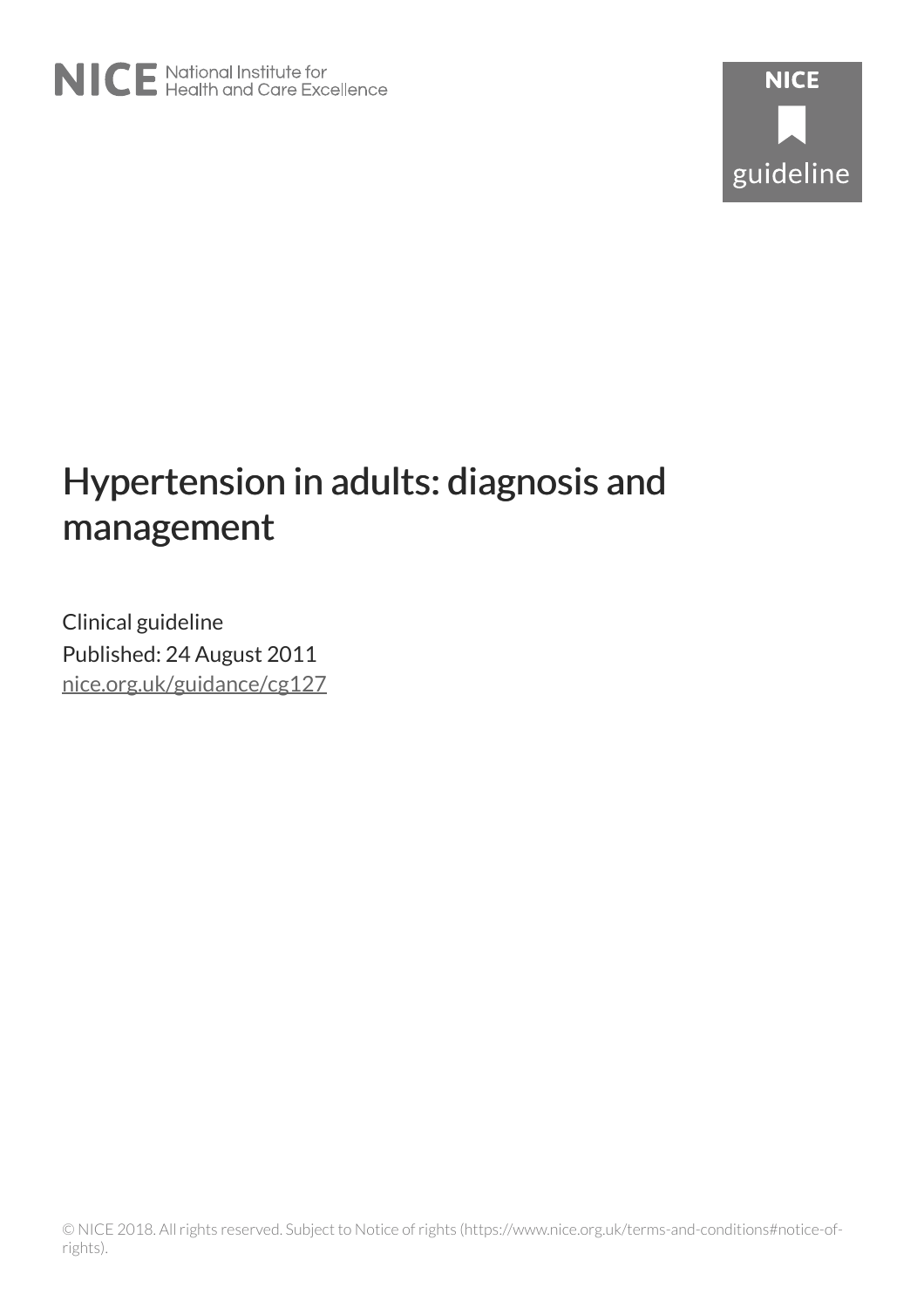# Your responsibility

The recommendations in this guideline represent the view of NICE, arrived at after careful consideration of the evidence available. When exercising their judgement, professionals and practitioners are expected to take this guideline fully into account, alongside the individual needs, preferences and values of their patients or the people using their service. It is not mandatory to apply the recommendations, and the guideline does not override the responsibility to make decisions appropriate to the circumstances of the individual, in consultation with them and their families and carers or guardian.

Local commissioners and providers of healthcare have a responsibility to enable the guideline to be applied when individual professionals and people using services wish to use it. They should do so in the context of local and national priorities for funding and developing services, and in light of their duties to have due regard to the need to eliminate unlawful discrimination, to advance equality of opportunity and to reduce health inequalities. Nothing in this guideline should be interpreted in a way that would be inconsistent with complying with those duties.

Commissioners and providers have a responsibility to promote an environmentally sustainable health and care system and should [assess and reduce the environmental impact of implementing](https://www.nice.org.uk/about/who-we-are/sustainability) [NICE recommendations](https://www.nice.org.uk/about/who-we-are/sustainability) wherever possible.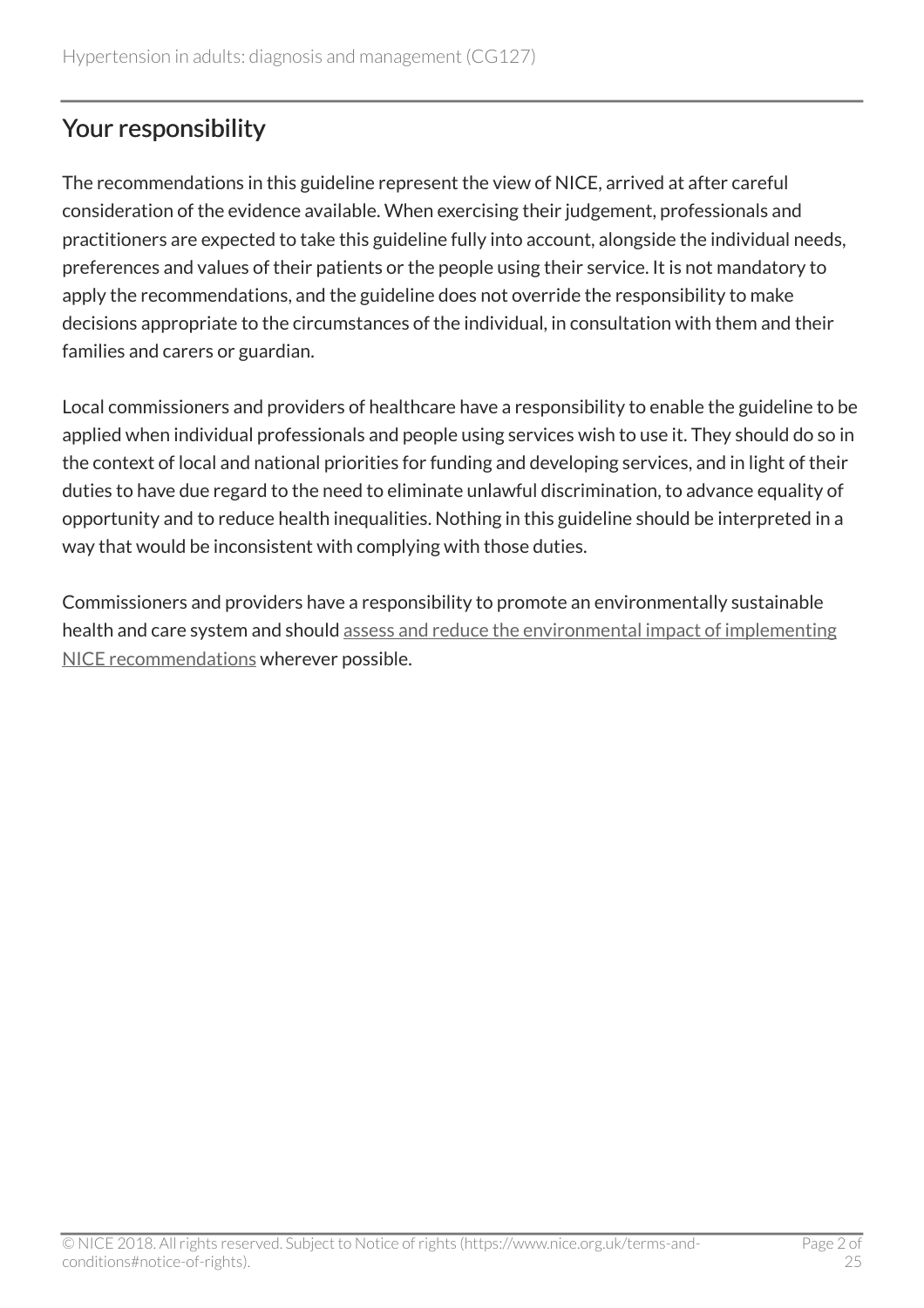# Contents

| 1.5 Initiating and monitoring antihypertensive drug treatment, including blood pressure targets 15        |  |
|-----------------------------------------------------------------------------------------------------------|--|
|                                                                                                           |  |
|                                                                                                           |  |
|                                                                                                           |  |
|                                                                                                           |  |
|                                                                                                           |  |
| 2.3 Methods of assessing lifetime cardiovascular risk in people aged under 40 years with hypertension. 22 |  |
|                                                                                                           |  |
|                                                                                                           |  |
|                                                                                                           |  |
|                                                                                                           |  |
|                                                                                                           |  |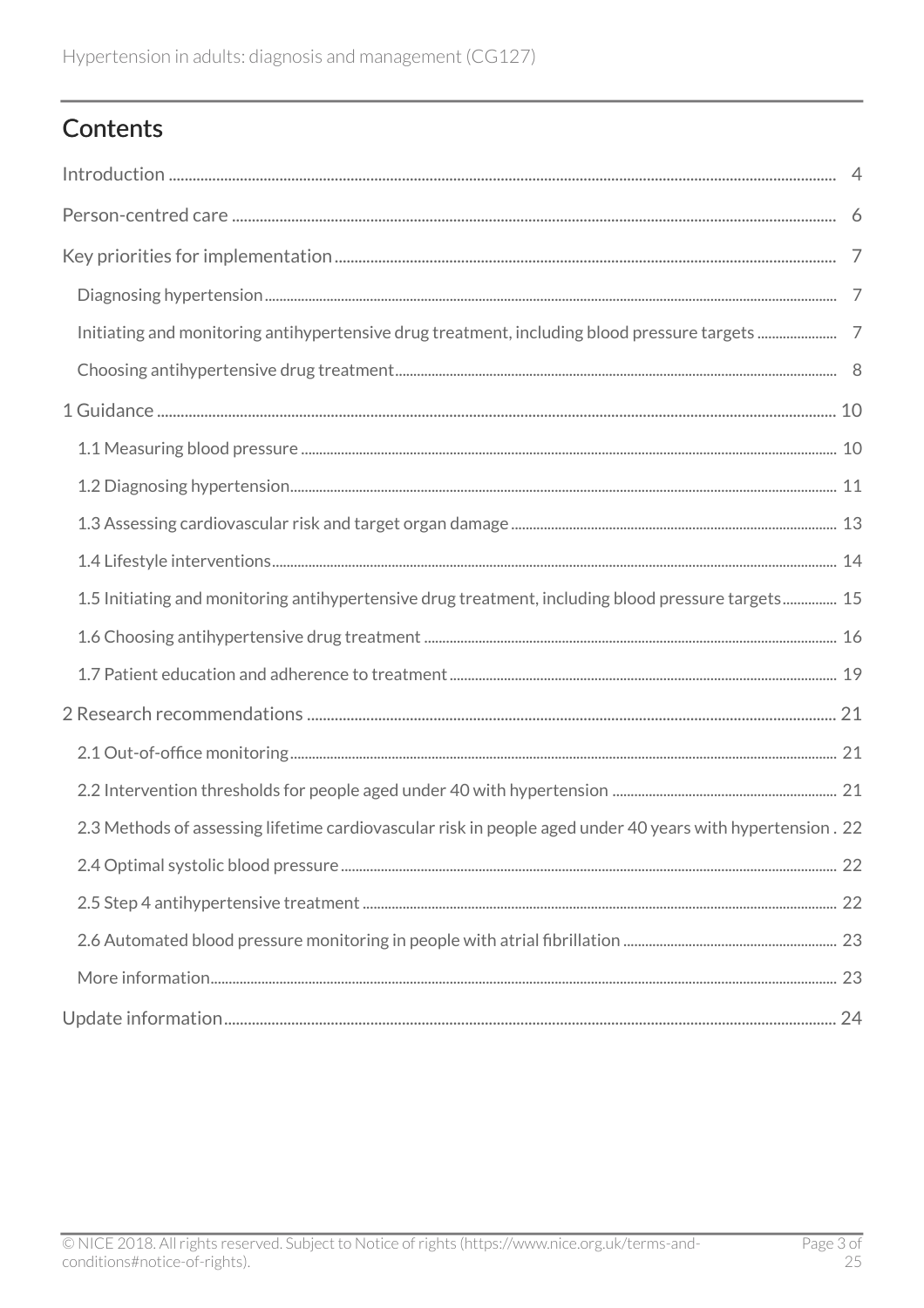This guideline replaces CG34 and CG18.

This guideline is the basis of QS28.

# <span id="page-3-0"></span>**Introduction**

This guidance updates and replaces NICE clinical guideline 34 (published in 2006). NICE clinical guideline 34 updated and replaced NICE clinical guideline 18 (published in 2004).

High blood pressure (hypertension) is one of the most important preventable causes of premature morbidity and mortality in the UK. Hypertension is a major risk factor for ischaemic and haemorrhagic stroke, myocardial infarction, heart failure, chronic kidney disease, cognitive decline and premature death. Untreated hypertension is usually associated with a progressive rise in blood pressure. The vascular and renal damage that this may cause can culminate in a treatment-resistant state.

Blood pressure is normally distributed in the population and there is no natural cut-off point above which 'hypertension' definitively exists and below which it does not. The risk associated with increasing blood pressure is continuous, with each 2 mmHg rise in systolic blood pressure associated with a 7% increased risk of mortality from ischaemic heart disease and a 10% increased risk of mortality from stroke. Hypertension is remarkably common in the UK and the prevalence is strongly influenced by age. In any individual person, systolic and/or diastolic blood pressures may be elevated. Diastolic pressure is more commonly elevated in people younger than 50. With ageing, systolic hypertension becomes a more significant problem, as a result of progressive stiffening and loss of compliance of larger arteries. At least one quarter of adults (and more than half of those older than 60) have high blood pressure.

The clinical management of hypertension is one of the most common interventions in primary care, accounting for approximately £1 billion in drug costs alone in 2006.

The guideline will assume that prescribers will use a drug's summary of product characteristics to inform decisions made with individual patients.

This guideline recommends drugs for indications for which they do not have a UK marketing authorisation at the date of publication, if there is good evidence to support that use. Where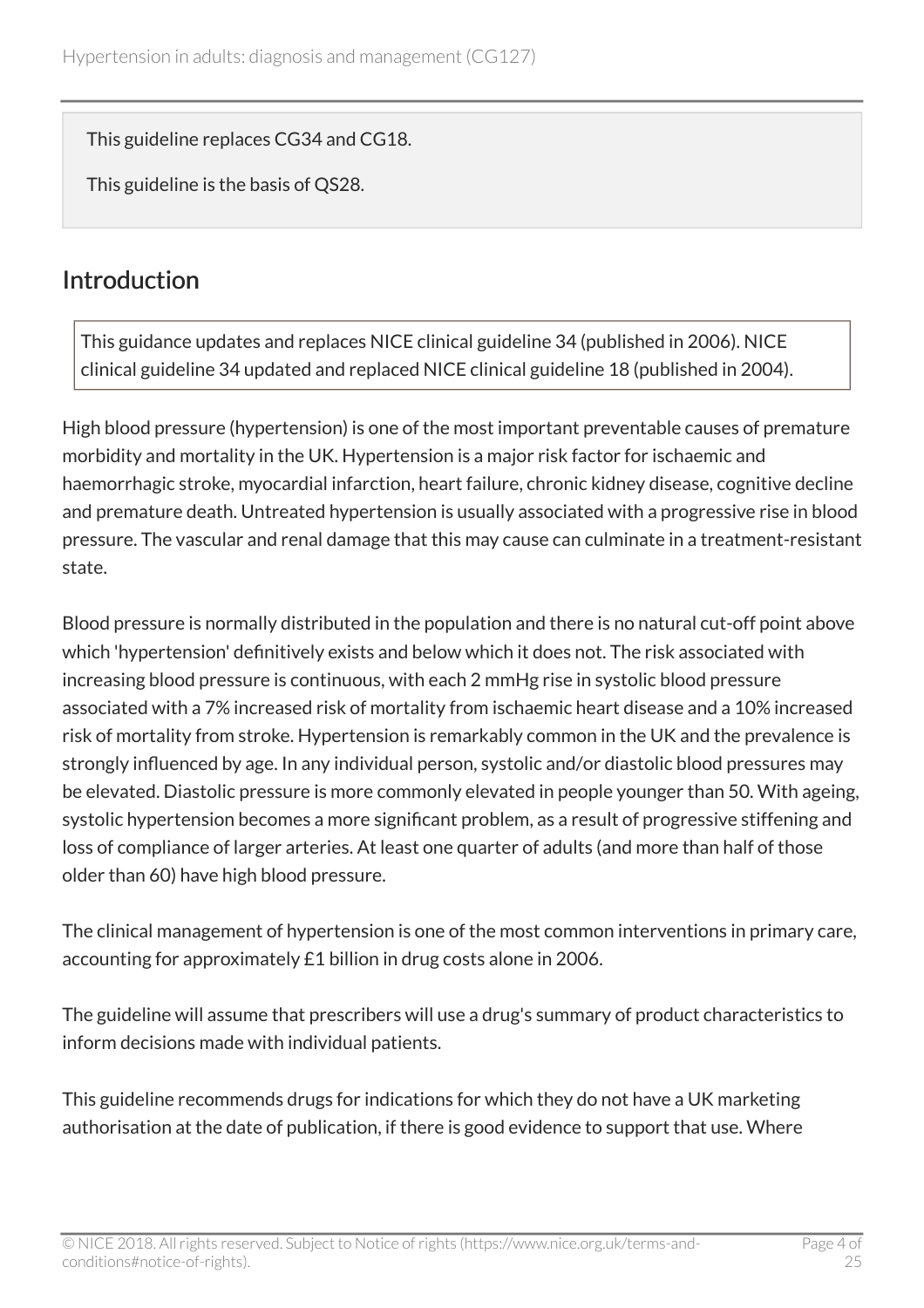recommendations have been made for the use of drugs outside their licensed indications ('off-label use'), these drugs are marked with a footnote in the recommendations.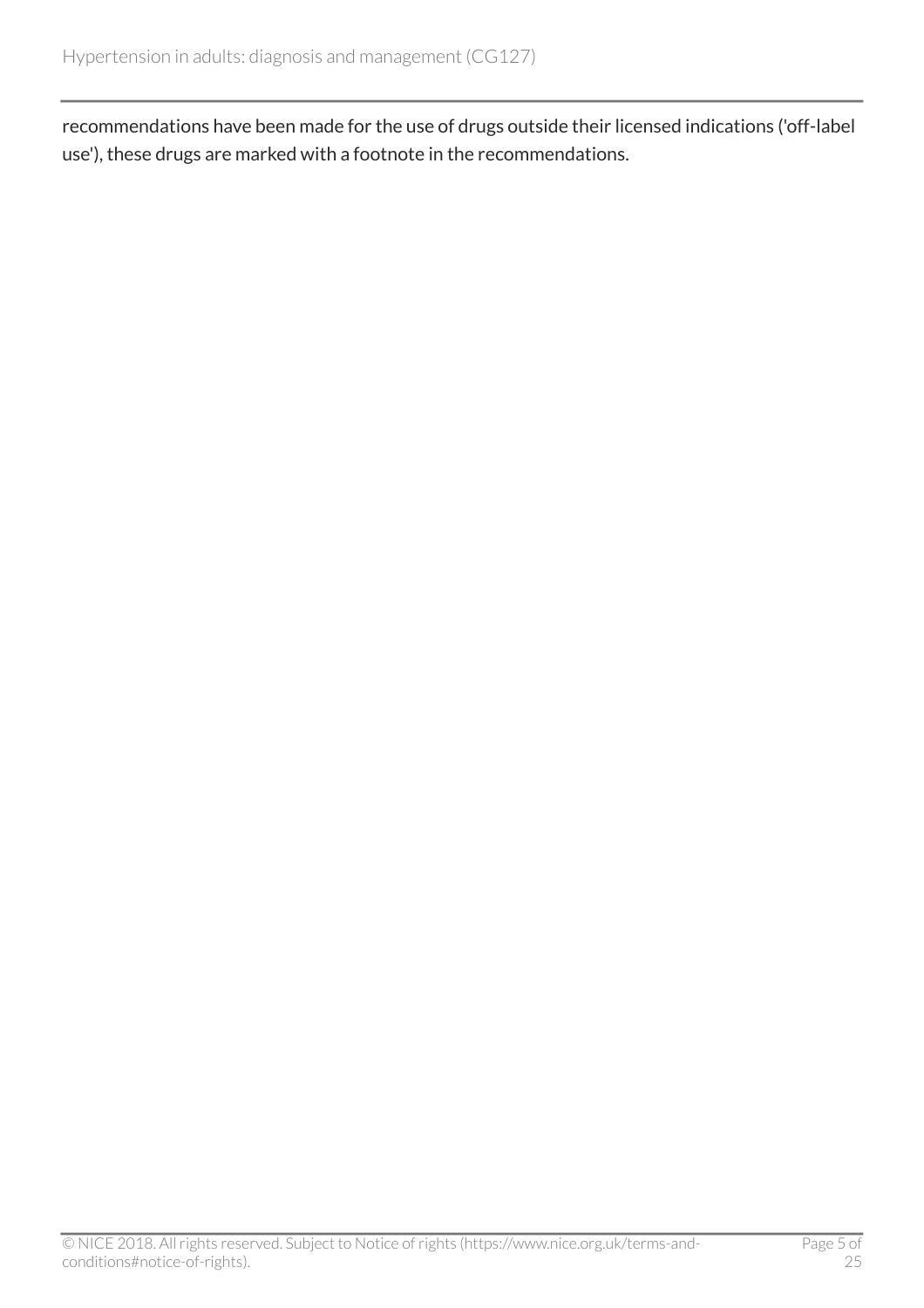# <span id="page-5-0"></span>Person-centred care

This guideline offers best practice advice on the care of adults with hypertension.

Treatment and care should take into account people's needs and preferences. People with hypertension should have the opportunity to make informed decisions about their care and treatment, in partnership with their healthcare professionals. If people do not have the capacity to make decisions, healthcare professionals should follow the [Department of Health's advice on](http://www.dh.gov.uk/en/DH_103643) [consent](http://www.dh.gov.uk/en/DH_103643) and the [code of practice that accompanies the Mental Capacity Act](http://www.dh.gov.uk/en/SocialCare/Deliveringsocialcare/MentalCapacity/index.htm). In Wales, healthcare professionals should follow [advice on consent from the Welsh Government.](http://www.wales.nhs.uk/consent)

Good communication between healthcare professionals and people with hypertension is essential. It should be supported by evidence-based written information tailored to the person's needs. Treatment and care, and the information people are given about it, should be culturally appropriate. It should also be accessible to people with additional needs such as physical, sensory or learning disabilities, and to people who do not speak or read English.

If the person agrees, families and carers should have the opportunity to be involved in decisions about treatment and care.

Families and carers should also be given the information and support they need.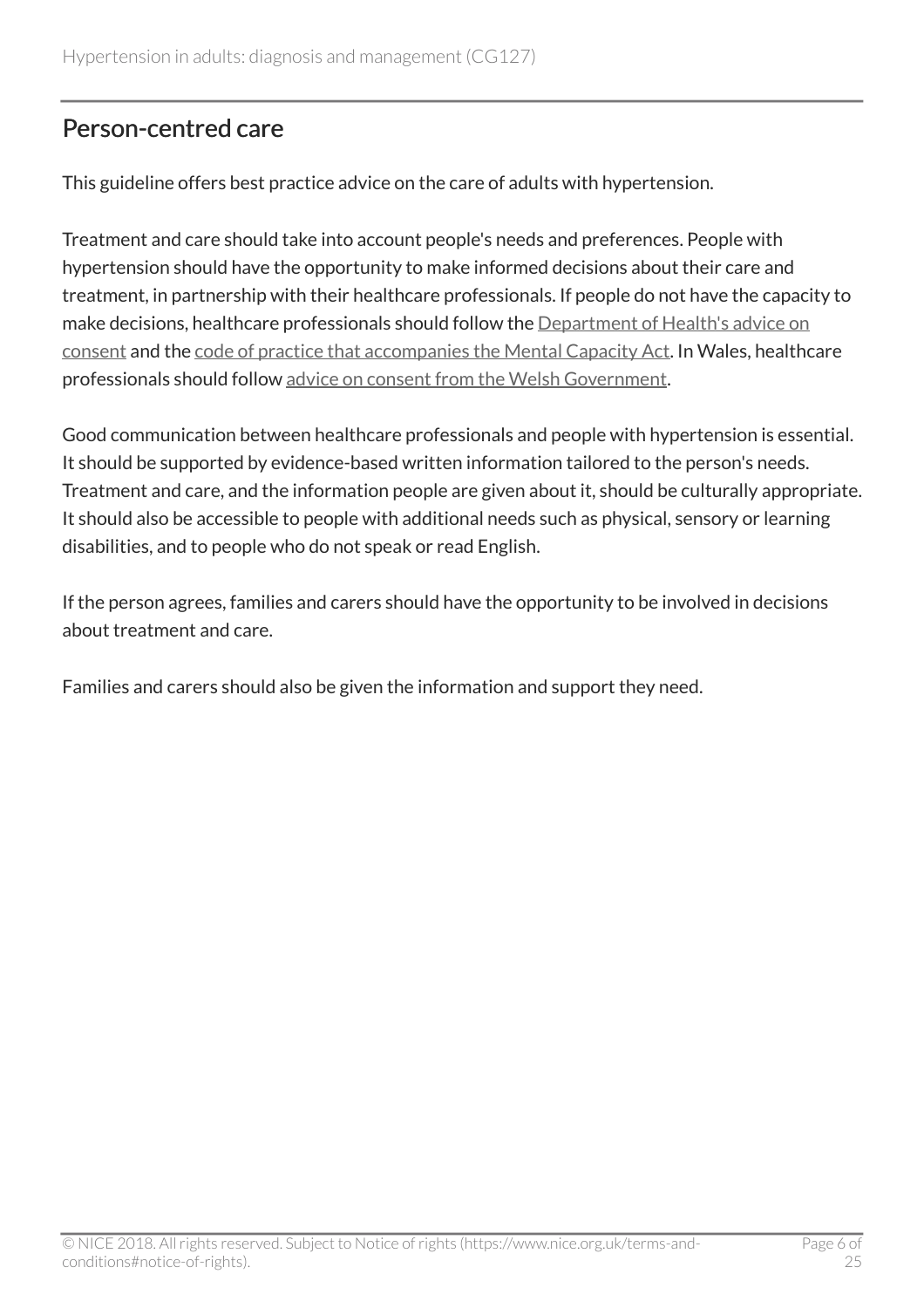# <span id="page-6-0"></span>Key priorities for implementation

The following recommendations have been identified as priorities for implementation.

### <span id="page-6-1"></span>*Diagnosing hypertension*

- If the clinic blood pressure is 140/90 mmHg or higher, offer ambulatory blood pressure monitoring (ABPM) to confirm the diagnosis of hypertension. [2011]
- When using ABPM to confirm a diagnosis of hypertension, ensure that at least two measurements per hour are taken during the person's usual waking hours (for example, between 08:00 and 22:00).

Use the average value of at least 14 measurements taken during the person's usual waking hours to confirm a diagnosis of hypertension. [2011]

- When using home blood pressure monitoring (HBPM) to confirm a diagnosis of hypertension, ensure that:
	- for each blood pressure recording, two consecutive measurements are taken, at least 1 minute apart and with the person seated and
	- blood pressure is recorded twice daily, ideally in the morning and evening and
	- blood pressure recording continues for at least 4 days, ideally for 7 days.

Discard the measurements taken on the first day and use the average value of all the remaining measurements to confirm a diagnosis of hypertension. [2011]

# <span id="page-6-2"></span>*Initiating and monitoring antihypertensive drug treatment, including blood pressure targets*

#### Initiating treatment

- Offer antihypertensive drug treatment to people aged under 80 years with stage 1 hypertension who have one or more of the following:
	- target organ damage
	- established cardiovascular disease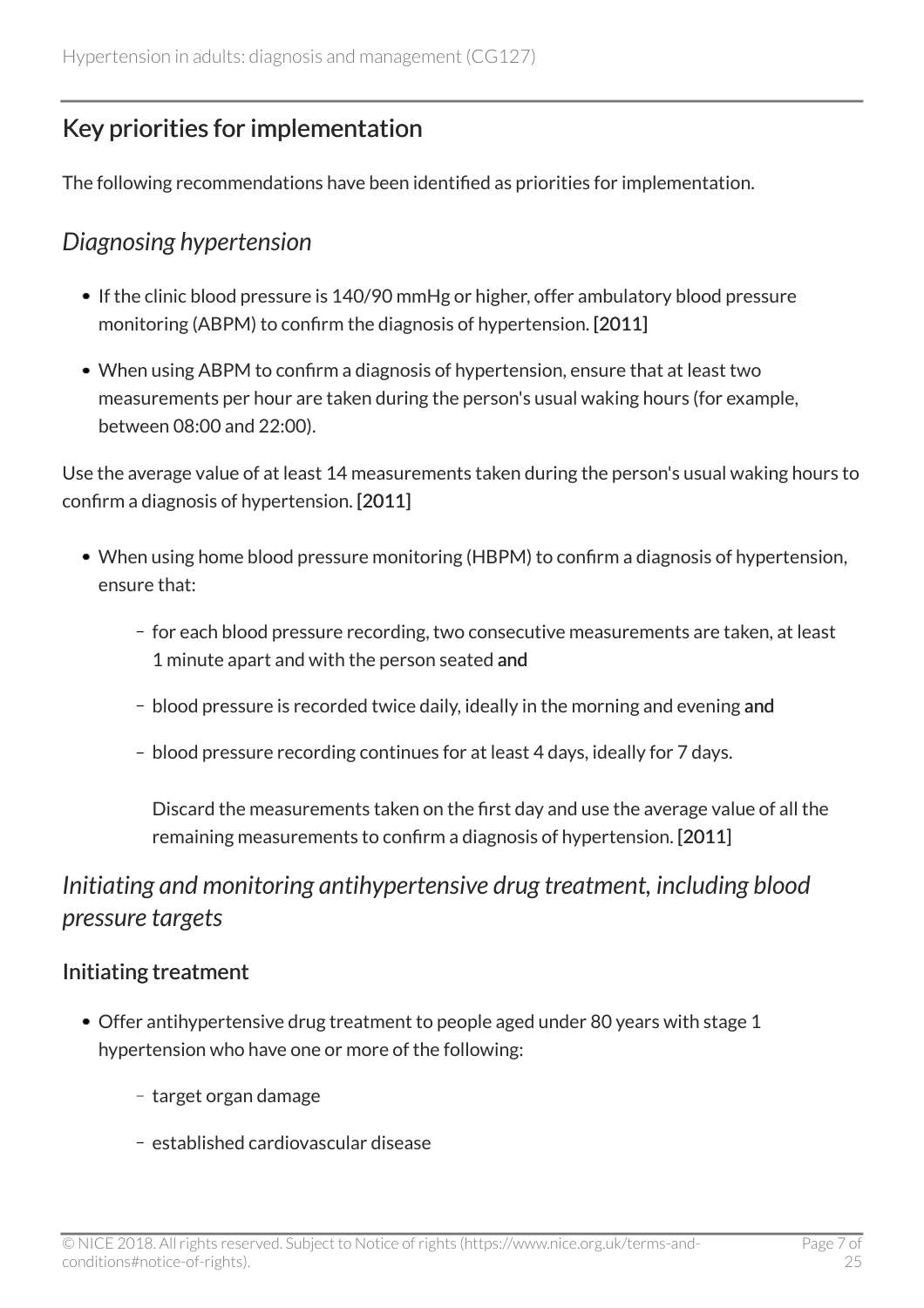- renal disease
- diabetes
- a 10-year cardiovascular risk equivalent to 20% or greater. [2011]
- Offer antihypertensive drug treatment to people of any age with stage 2 hypertension. [2011]
- For people aged under 40 years with stage 1 hypertension and no evidence of target organ damage, cardiovascular disease, renal disease or diabetes, consider seeking specialist evaluation of secondary causes of hypertension and a more detailed assessment of potential target organ damage. This is because 10-year cardiovascular risk assessments can underestimate the lifetime risk of cardiovascular events in these people. [2011]

#### <span id="page-7-1"></span>Monitoring treatment and blood pressure targets

For people identified as having a 'white-coat effect' $^{\lceil 1 \rceil}$  $^{\lceil 1 \rceil}$  $^{\lceil 1 \rceil}$ , consider ABPM or HBPM as an adjunct to clinic blood pressure measurements to monitor the response to antihypertensive treatment with lifestyle modification or drugs. [2011]

#### <span id="page-7-0"></span>*Choosing antihypertensive drug treatment*

Offer people aged 80 years and over the same antihypertensive drug treatment as people aged 55–80 years, taking into account any comorbidities. [2011]

#### Step 1 treatment

- Offer step 1 antihypertensive treatment with a calcium-channel blocker (CCB) to people aged over 55 years and to black people of African or Caribbean family origin of any age. If a CCB is not suitable, for example because of oedema or intolerance, or if there is evidence of heart failure or a high risk of heart failure, offer a thiazide-like diuretic. [2011]
- If diuretic treatment is to be initiated or changed, offer a thiazide-like diuretic, such as chlortalidone (12.5–25.0 mg once daily) or indapamide (1.5 mg modified-release or 2.5 mg once daily) in preference to a conventional thiazide diuretic such as bendroflumethiazide or hydrochlorothiazide. [2011]
- For people who are already having treatment with bendroflumethiazide or hydrochlorothiazide and whose blood pressure is stable and well controlled, continue treatment with the bendroflumethiazide or hydrochlorothiazide. [2011]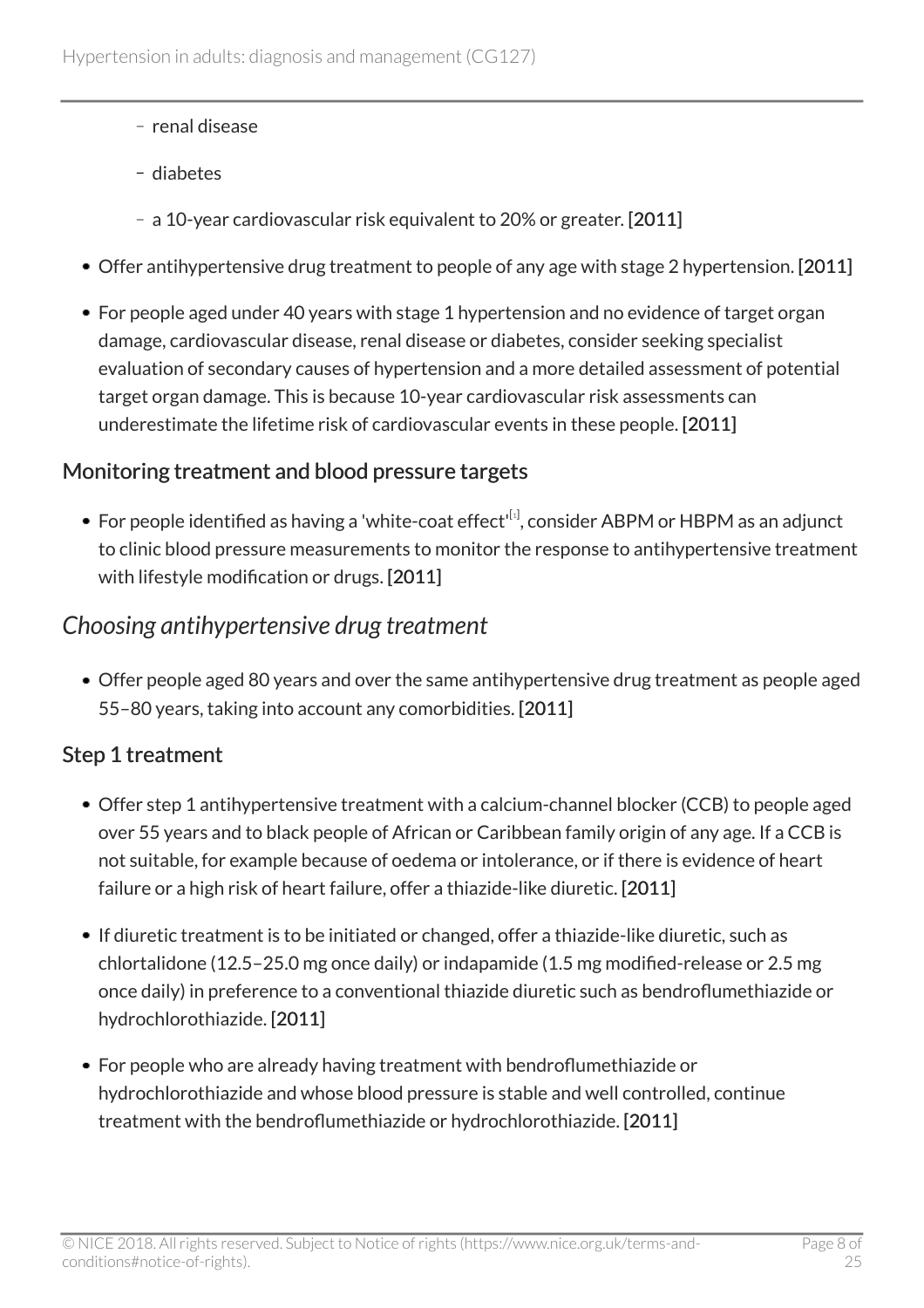#### Step 4 treatment

- <span id="page-8-2"></span>• For treatment of resistant hypertension at step 4:
	- Consider further diuretic therapy with low-dose spironolactone ([2](#page-8-1)5 mg once daily) $^{[z]}$  if the blood potassium level is 4.5 mmol/l or lower. Use particular caution in people with a reduced estimated glomerular filtration rate because they have an increased risk of hyperkalaemia.
	- Consider higher-dose thiazide-like diuretic treatment if the blood potassium level is higher than 4.5 mmol/l. [2011]

<span id="page-8-0"></span> $\overline{^{[1]}}$  $\overline{^{[1]}}$  $\overline{^{[1]}}$ A discrepancy of more than 20/10 mmHg between clinic and average daytime ABPM or average HBPM blood pressure measurements at the time of diagnosis.

<span id="page-8-1"></span> $[2]$  $[2]$  $[2]$ At the time of publication (August 2011), spironolactone did not have UK marketing authorisation for this indication. Informed consent should be obtained and documented.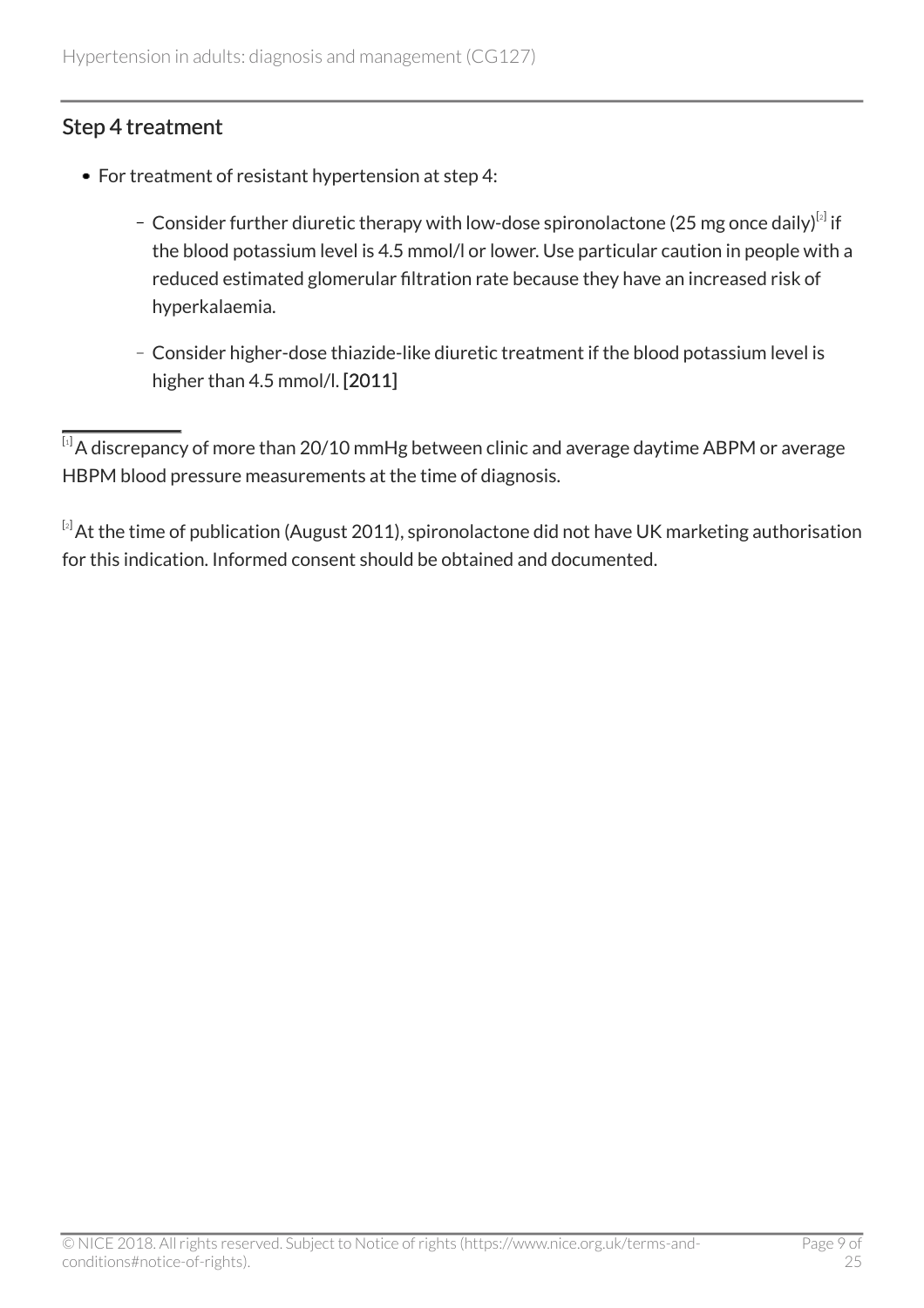# <span id="page-9-0"></span>1 Guidance

The following guidance is based on the best available evidence. The [full guideline](https://www.nice.org.uk/guidance/cg127/evidence) gives details of the methods and the evidence used to develop the guidance.

#### **Definitions**

In this guideline the following definitions are used.

- Stage 1 hypertension Clinic blood pressure is 140/90 mmHg or higher and subsequent ambulatory blood pressure monitoring (ABPM) daytime average or home blood pressure monitoring (HBPM) average blood pressure is 135/85 mmHg or higher.
- Stage 2 hypertension Clinic blood pressure is 160/100 mmHg or higher and subsequent ABPM daytime average or HBPM average blood pressure is 150/95 mmHg or higher.
- Severe hypertension Clinic systolic blood pressure is 180 mmHg or higher or clinic diastolic blood pressure is 110 mmHg or higher.

### <span id="page-9-1"></span>*1.1 Measuring blood pressure*

- 1.1.1 Healthcare professionals taking blood pressure measurements need adequate initial training and periodic review of their performance. [2004]
- 1.1.2 Because automated devices may not measure blood pressure accurately if there is pulse irregularity (for example, due to atrial fibrillation), palpate the radial or brachial pulse before measuring blood pressure. If pulse irregularity is present, measure blood pressure manually using direct auscultation over the brachial artery. [2011]
- 1.1.3 Healthcare providers must ensure that devices for measuring blood pressure are properly validated, maintained and regularly recalibrated according to manufacturers' instructions. [2004]
- 1.1.4 When measuring blood pressure in the clinic or in the home, standardise the environment and provide a relaxed, temperate setting, with the person quiet and seated, and their arm outstretched and supported. [2011]
- <span id="page-9-2"></span>1.1.5 If using an automated blood pressure monitoring device, ensure that the device is validated $^{\text{\tiny{[s]}}}$  and an appropriate cuff size for the person's arm is used. [2011]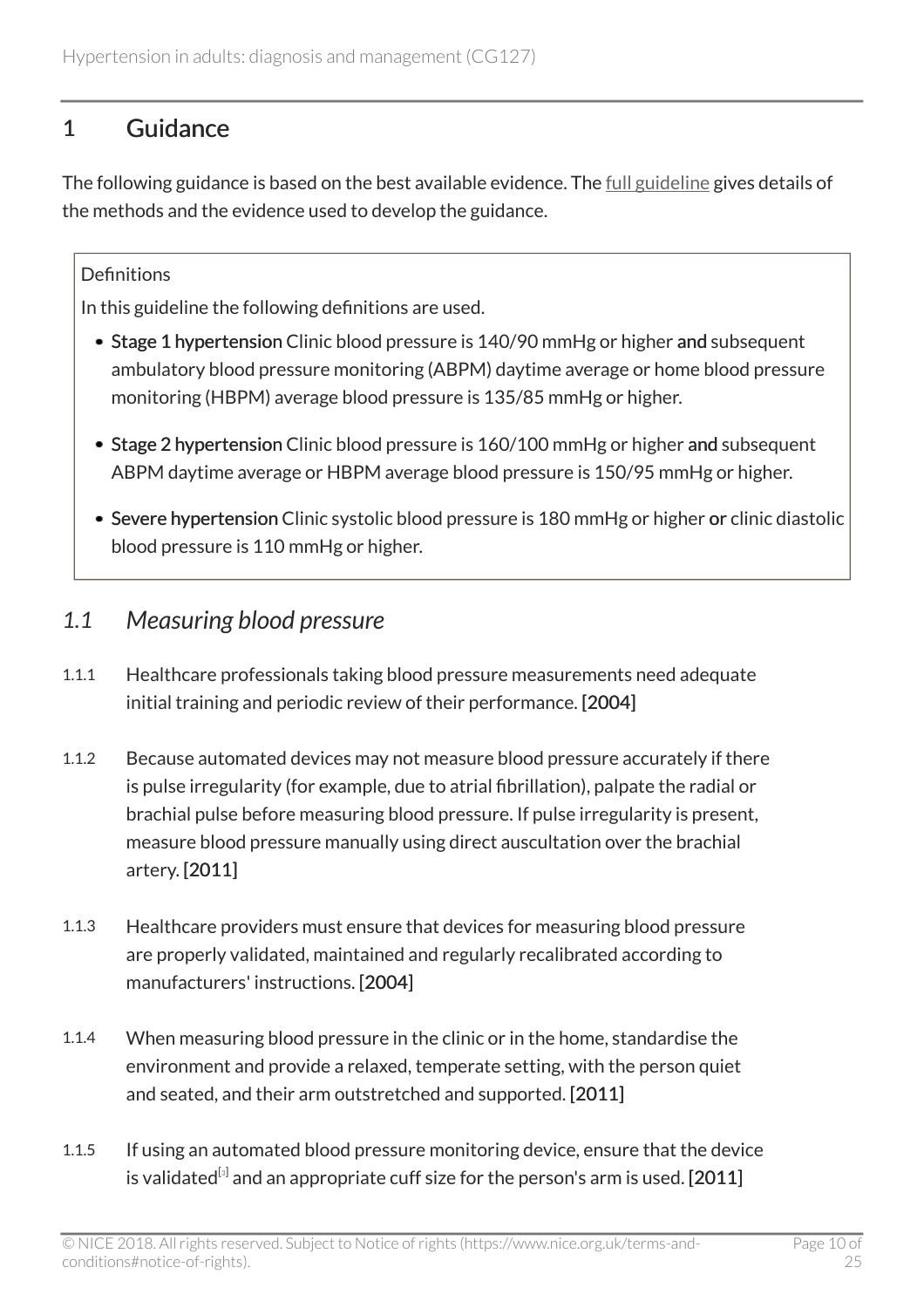- 1.1.6 In people with symptoms of postural hypotension (falls or postural dizziness):
	- measure blood pressure with the person either supine or seated
	- measure blood pressure again with the person standing for at least 1 minute prior to measurement. [2004, amended 2011]
- 1.1.7 If the systolic blood pressure falls by 20 mmHg or more when the person is standing:
	- review medication
	- measure subsequent blood pressures with the person standing
	- consider referral to specialist care if symptoms of postural hypotension persist. [2004, amended 2011]
- <span id="page-10-0"></span>*1.2 Diagnosing hypertension*
- 1.2.1 When considering a diagnosis of hypertension, measure blood pressure in both arms.
	- If the difference in readings between arms is more than 20 mmHg, repeat the measurements.
	- If the difference in readings between arms remains more than 20 mmHg on the second measurement, measure subsequent blood pressures in the arm with the higher reading. [2011]
- 1.2.2 If blood pressure measured in the clinic is 140/90 mmHg or higher:
	- Take a second measurement during the consultation.
	- If the second measurement is substantially different from the first, take a third measurement.

Record the lower of the last two measurements as the clinic blood pressure. [2011]

1.2.3 If the clinic blood pressure is 140/90 mmHg or higher, offer ambulatory blood pressure monitoring (ABPM) to confirm the diagnosis of hypertension. [2011]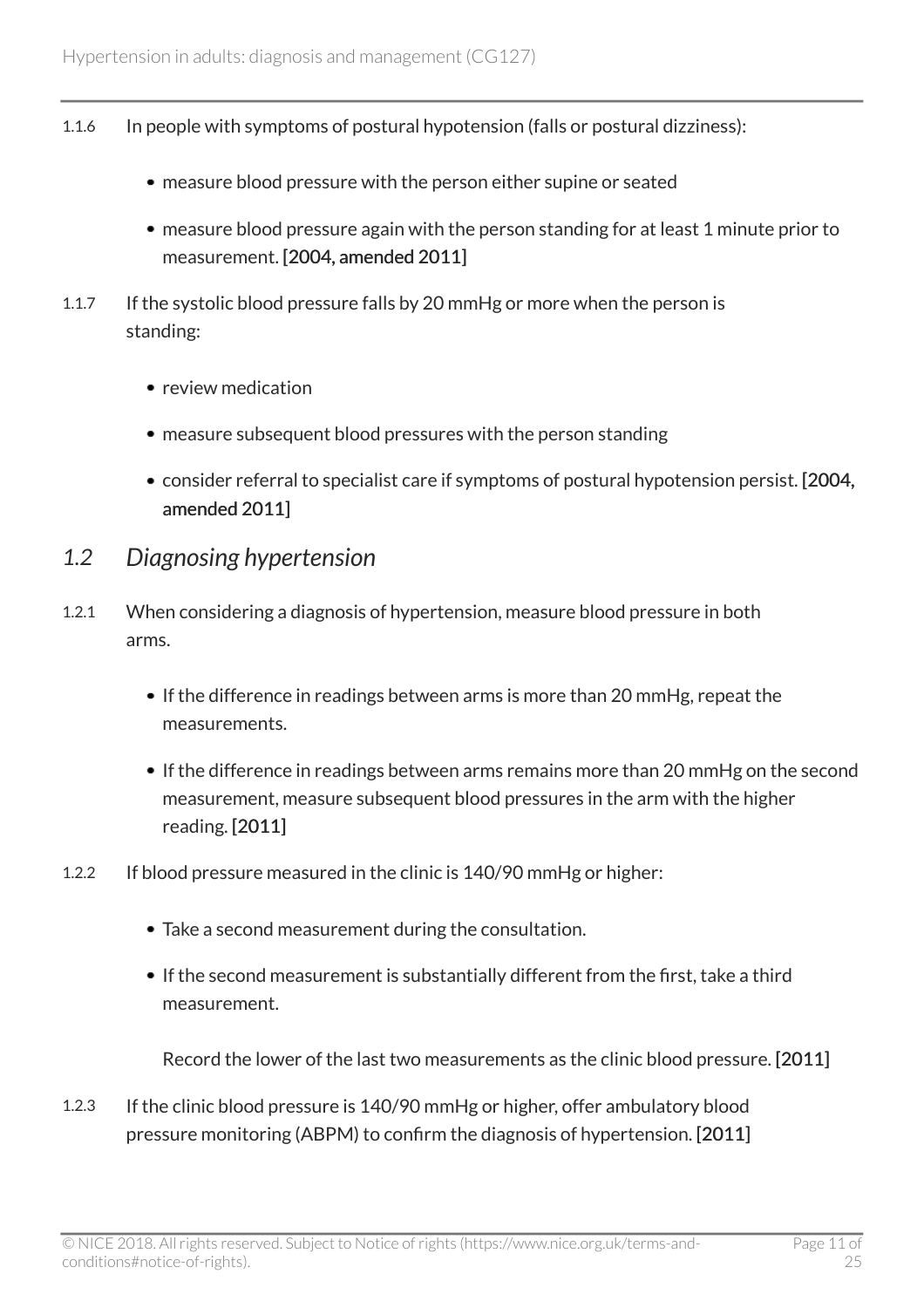- 1.2.4 If a person is unable to tolerate ABPM, home blood pressure monitoring (HBPM) is a suitable alternative to confirm the diagnosis of hypertension. [2011]
- 1.2.5 If the person has severe hypertension, consider starting antihypertensive drug treatment immediately, without waiting for the results of ABPM or HBPM. [2011]
- 1.2.6 While waiting for confirmation of a diagnosis of hypertension, carry out investigations for target organ damage (such as left ventricular hypertrophy, chronic kidney disease and hypertensive retinopathy) (see recommendation 1.3.3) and a formal assessment of cardiovascular risk using a cardiovascular risk assessment tool (see recommendation 1.3.2). [2011]
- 1.2.7 If hypertension is not diagnosed but there is evidence of target organ damage such as left ventricular hypertrophy, albuminuria or proteinuria, consider carrying out investigations for alternative causes of the target organ damage. [2011]
- 1.2.8 If hypertension is not diagnosed, measure the person's clinic blood pressure at least every 5 years subsequently, and consider measuring it more frequently if the person's clinic blood pressure is close to 140/90 mmHg. [2011]
- 1.2.9 When using ABPM to confirm a diagnosis of hypertension, ensure that at least two measurements per hour are taken during the person's usual waking hours (for example, between 08:00 and 22:00). Use the average value of at least 14 measurements taken during the person's usual waking hours to confirm a diagnosis of hypertension. [2011]
- 1.2.10 When using HBPM to confirm a diagnosis of hypertension, ensure that:
	- for each blood pressure recording, two consecutive measurements are taken, at least 1 minute apart and with the person seated and
	- blood pressure is recorded twice daily, ideally in the morning and evening and
	- blood pressure recording continues for at least 4 days, ideally for 7 days.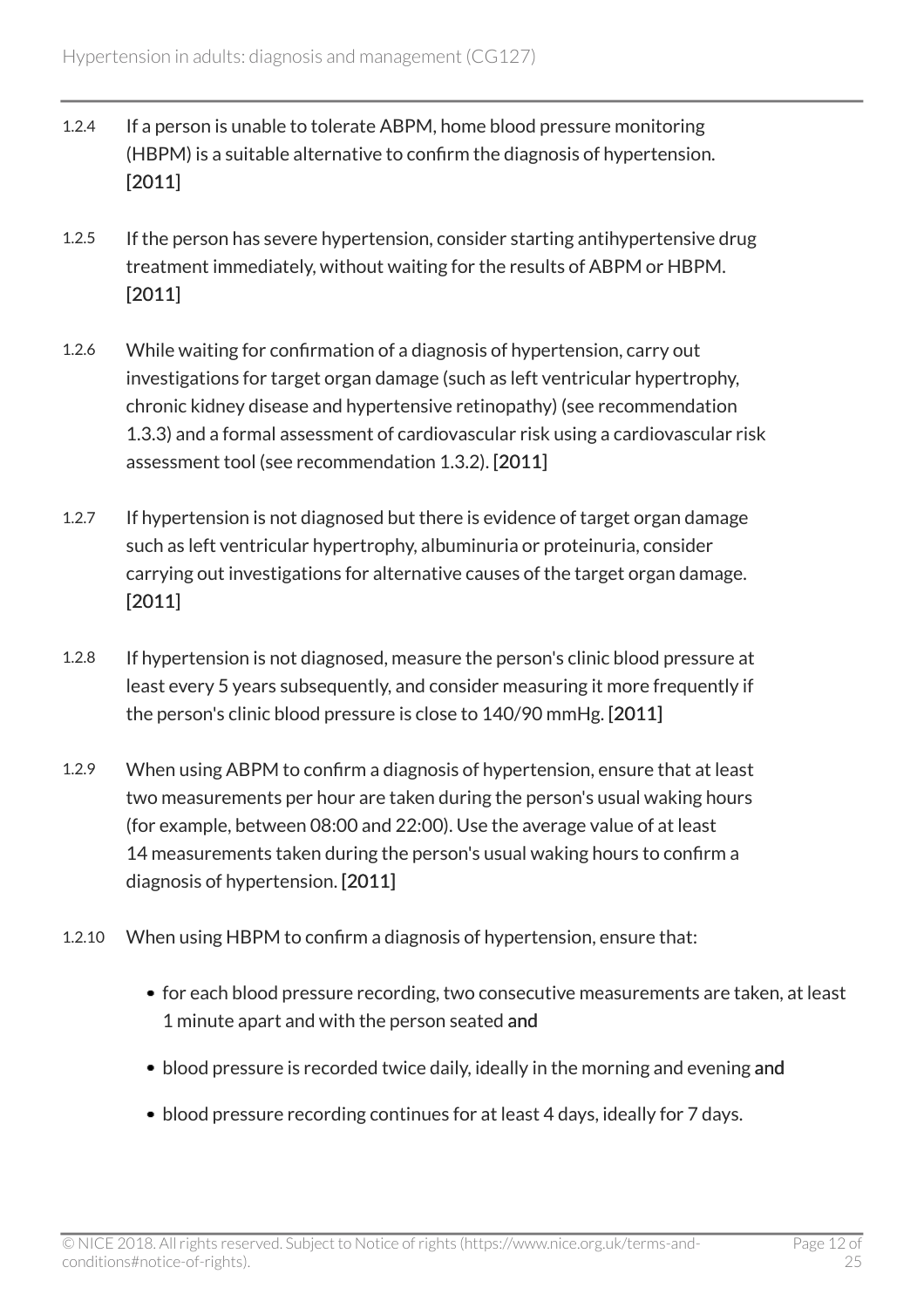Discard the measurements taken on the first day and use the average value of all the remaining measurements to confirm a diagnosis of hypertension. [2011]

- 1.2.11 Refer the person to specialist care the same day if they have:
	- accelerated hypertension, that is, blood pressure usually higher than 180/110 mmHg with signs of papilloedema and/or retinal haemorrhage or
	- suspected phaeochromocytoma (labile or postural hypotension, headache, palpitations, pallor and diaphoresis). [2004, amended 2011]
- 1.2.12 Consider the need for specialist investigations in people with signs and symptoms suggesting a secondary cause of hypertension. [2004, amended 2011]

### <span id="page-12-0"></span>*1.3 Assessing cardiovascular risk and target organ damage*

For NICE guidance on the early identification and management of chronic kidney disease see ['Chronic kidney disease'](http://www.nice.org.uk/proxy/?sourceUrl=http%3a%2f%2fguidance.nice.org.uk%2fCG73%2fNICEGuidance%2fdoc%2fEnglish) (NICE clinical guideline 73, 2008).

- 1.3.1 Use a formal estimation of cardiovascular risk to discuss prognosis and healthcare options with people with hypertension, both for raised blood pressure and other modifiable risk factors. [2004]
- <span id="page-12-1"></span>1.3.2 Estimate cardiovascular risk in line with the recommendations on [Identification](http://www.nice.org.uk/guidance/cg67/chapter/section_1_1) <u>[and assessment of CVD risk](http://www.nice.org.uk/guidance/cg67/chapter/section_1_1)</u> in 'Lipid modification' (NICE clinical guideline 67) $^{\lbrack\! \lbrack\! \lbrack}$  . [2008]
- 1.3.3 For all people with hypertension offer to:
	- test for the presence of protein in the urine by sending a urine sample for estimation of the albumin:creatinine ratio and test for haematuria using a reagent strip
	- take a blood sample to measure plasma glucose, electrolytes, creatinine, estimated glomerular filtration rate, serum total cholesterol and HDL cholesterol
	- examine the fundi for the presence of hypertensive retinopathy
	- arrange for a 12-lead electrocardiograph to be performed. [2004, amended 2011]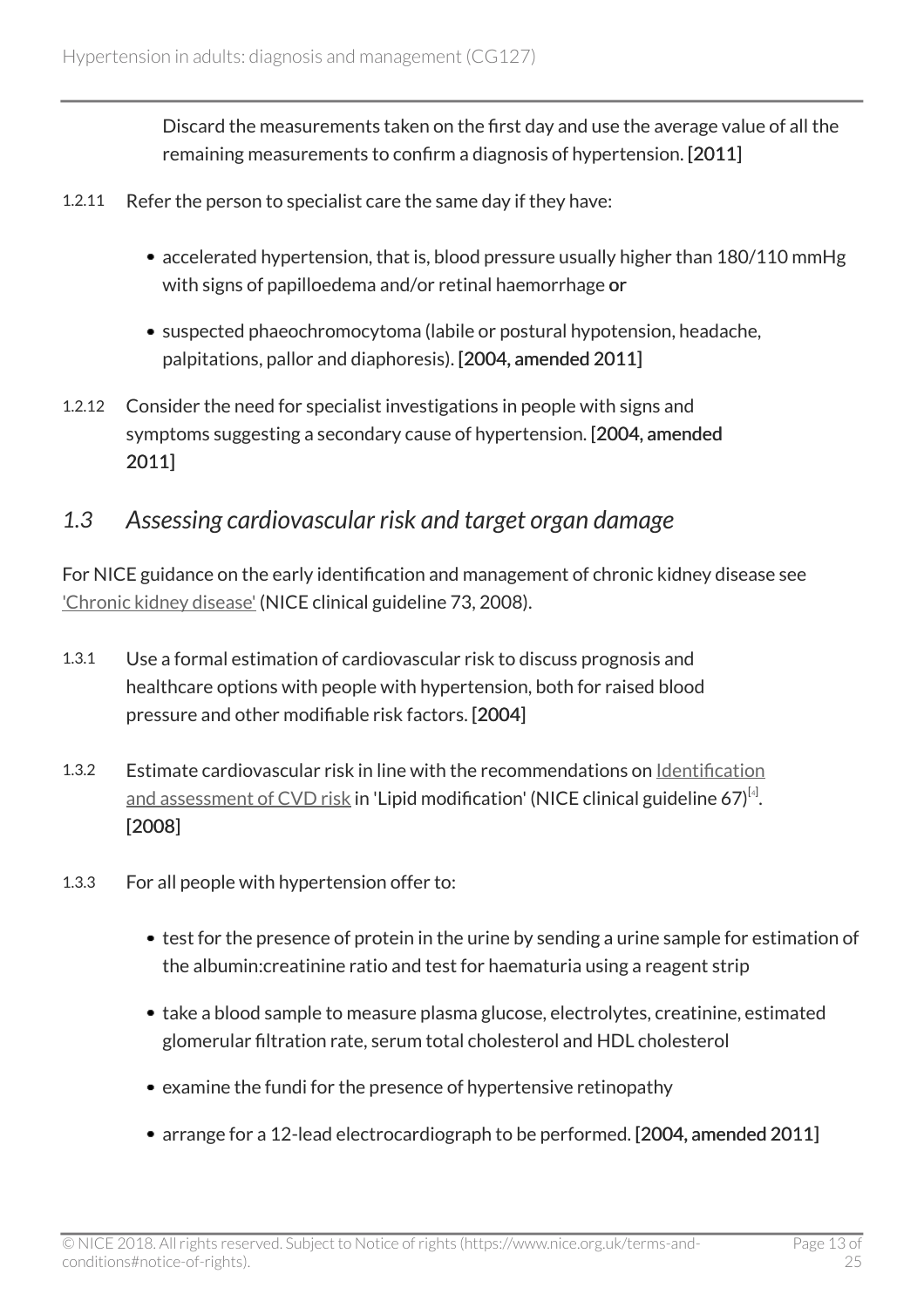### <span id="page-13-0"></span>*1.4 Lifestyle interventions*

For NICE guidance on the prevention of obesity and cardiovascular disease see ['Obesity'](http://www.nice.org.uk/guidance/cg43) (NICE clinical guideline 43, 2006) and ['Prevention of cardiovascular disease at population level'](http://www.nice.org.uk/guidance/ph25) (NICE public health guidance 25, 2010).

- 1.4.1 Lifestyle advice should be offered initially and then periodically to people undergoing assessment or treatment for hypertension. [2004]
- 1.4.2 Ascertain people's diet and exercise patterns because a healthy diet and regular exercise can reduce blood pressure. Offer appropriate guidance and written or audiovisual materials to promote lifestyle changes. [2004]
- 1.4.3 Relaxation therapies can reduce blood pressure and people may wish to pursue these as part of their treatment. However, routine provision by primary care teams is not currently recommended. [2004]
- 1.4.4 Ascertain people's alcohol consumption and encourage a reduced intake if they drink excessively, because this can reduce blood pressure and has broader health benefits. [2004]
- 1.4.5 Discourage excessive consumption of coffee and other caffeine-rich products. [2004]
- 1.4.6 Encourage people to keep their dietary sodium intake low, either by reducing or substituting sodium salt, as this can reduce blood pressure. [2004]
- 1.4.7 Do not offer calcium, magnesium or potassium supplements as a method for reducing blood pressure. [2004]
- 1.4.8 Offer advice and help to smokers to stop smoking. [2004]
- 1.4.9 A common aspect of studies for motivating lifestyle change is the use of group working. Inform people about local initiatives by, for example, healthcare teams or patient organisations that provide support and promote healthy lifestyle change. [2004]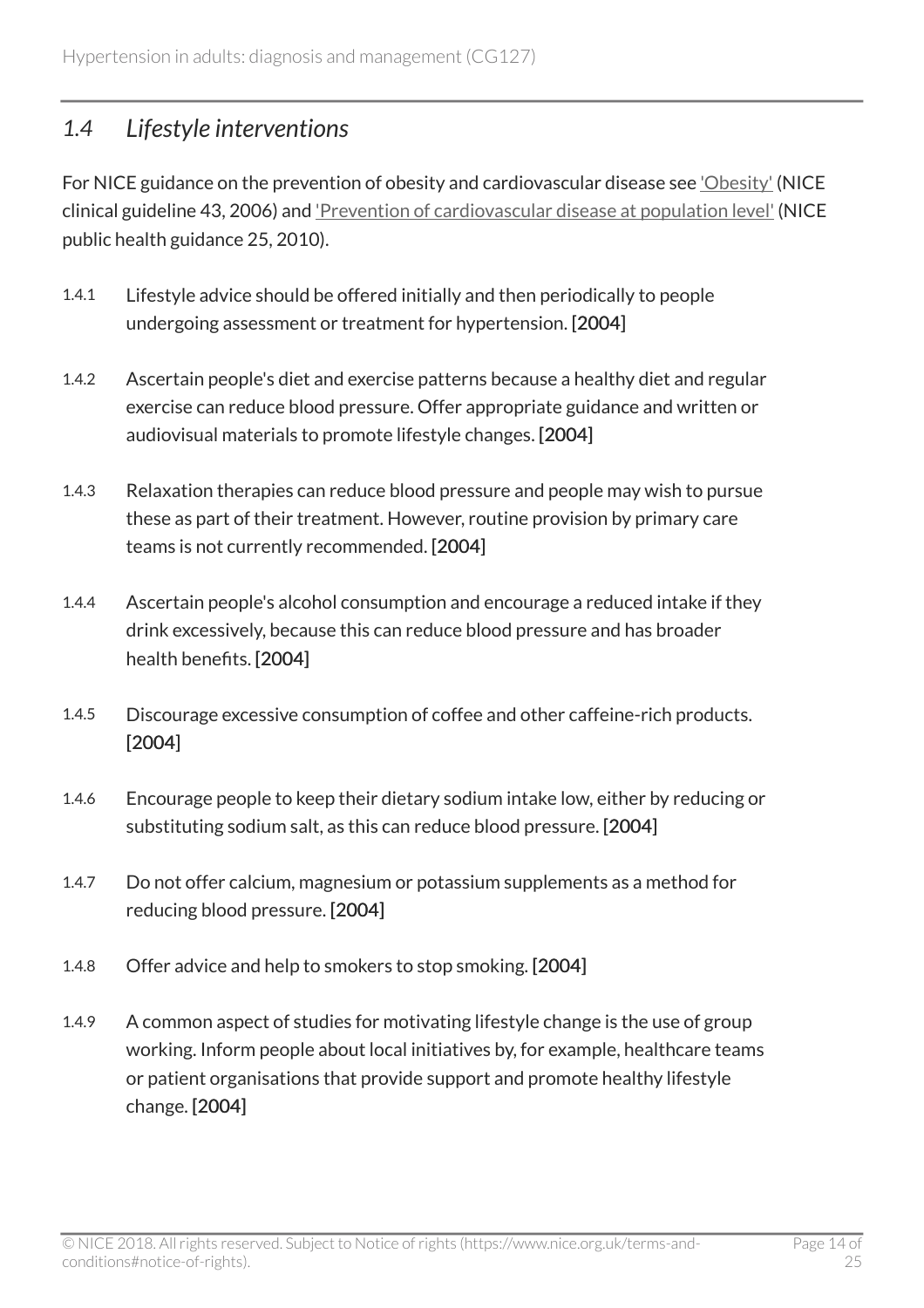# <span id="page-14-0"></span>*1.5 Initiating and monitoring antihypertensive drug treatment, including blood pressure targets*

#### Initiating treatment

- 1.5.1 Offer antihypertensive drug treatment to people aged under 80 years with stage 1 hypertension who have one or more of the following:
	- target organ damage
	- established cardiovascular disease
	- renal disease
	- diabetes
	- a 10-year cardiovascular risk equivalent to 20% or greater. [2011]
- 1.5.2 Offer antihypertensive drug treatment to people of any age with stage 2 hypertension. [2011]
- 1.5.3 For people aged under 40 years with stage 1 hypertension and no evidence of target organ damage, cardiovascular disease, renal disease or diabetes, consider seeking specialist evaluation of secondary causes of hypertension and a more detailed assessment of potential target organ damage. This is because 10-year cardiovascular risk assessments can underestimate the lifetime risk of cardiovascular events in these people. [2011]

#### Monitoring treatment and blood pressure targets

- 1.5.4 Use clinic blood pressure measurements to monitor the response to antihypertensive treatment with lifestyle modifications or drugs. [2011]
- 1.5.5 Aim for a target clinic blood pressure below 140/90 mmHg in people aged under 80 years with treated hypertension. [2011]
- 1.5.6 Aim for a target clinic blood pressure below 150/90 mmHg in people aged 80 years and over, with treated hypertension. [2011]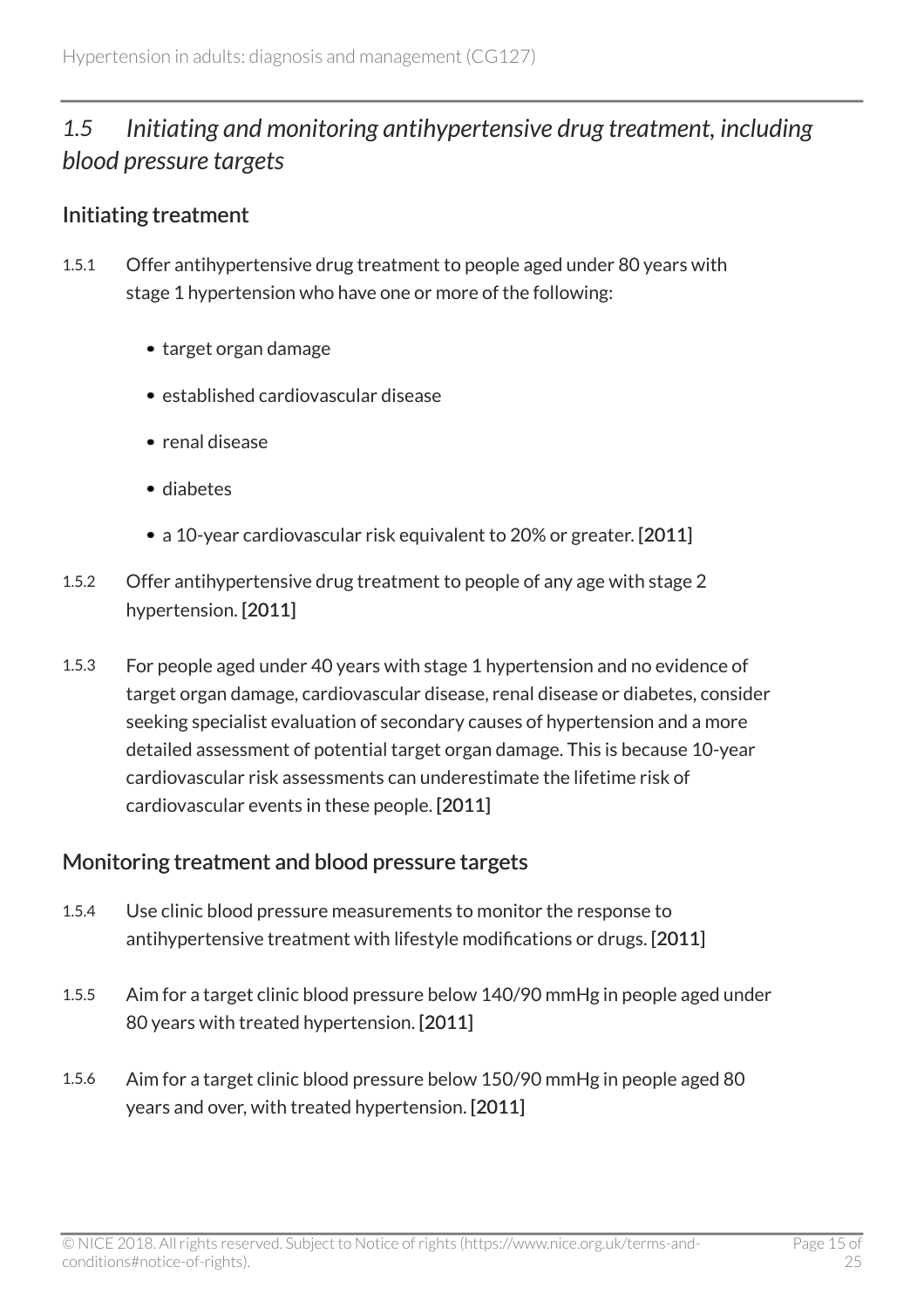- <span id="page-15-1"></span>1.[5](#page-19-0).7 For people identified as having a 'white-coat effect' $^{[s]}$ , consider ABPM or HBPM as an adjunct to clinic blood pressure measurements to monitor the response to antihypertensive treatment with lifestyle modification or drugs. [2011]
- 1.5.8 When using ABPM or HBPM to monitor response to treatment (for example, in people identified as having a 'white coat effect'<sup>[[5](#page-19-0)]</sup> and people who choose to monitor their blood pressure at home), aim for a target average blood pressure during the person's usual waking hours of:
	- below 135/85 mmHg for people aged under 80 years
	- below 145/85 mmHg for people aged 80 years and over. [2011]
- <span id="page-15-0"></span>*1.6 Choosing antihypertensive drug treatment*
- 1.6.1 Where possible, recommend treatment with drugs taken only once a day. [2004]
- 1.6.2 Prescribe non-proprietary drugs where these are appropriate and minimise cost. [2004]
- 1.6.3 Offer people with isolated systolic hypertension (systolic blood pressure 160 mmHg or more) the same treatment as people with both raised systolic and diastolic blood pressure. [2004]
- 1.6.4 Offer people aged 80 years and over the same antihypertensive drug treatment as people aged 55–80 years, taking into account any comorbidities. [2011]
- 1.6.5 Offer antihypertensive drug treatment to women of child-bearing potential in line with the recommendations on [Management of pregnancy with chronic](http://www.nice.org.uk/guidance/cg107/chapter/guidance#management-of-pregnancy-with-chronic-hypertension-2) [hypertension](http://www.nice.org.uk/guidance/cg107/chapter/guidance#management-of-pregnancy-with-chronic-hypertension-2) and [Breastfeeding](http://www.nice.org.uk/guidance/cg107/chapter/guidance#breastfeeding) in 'Hypertension in pregnancy' (NICE clinical guideline 107). [2010]

#### Step 1 treatment

<span id="page-15-2"></span>1.6.6 Offer people aged under 55 years step 1 antihypertensive treatment with an angiotensin-converting enzyme (ACE) inhibitor or a low-cost angiotensin-II receptor blocker (ARB). If an ACE inhibitor is prescribed and is not tolerated (for example, because of cough), offer a low-cost ARB. $^{[s]}$ [2011]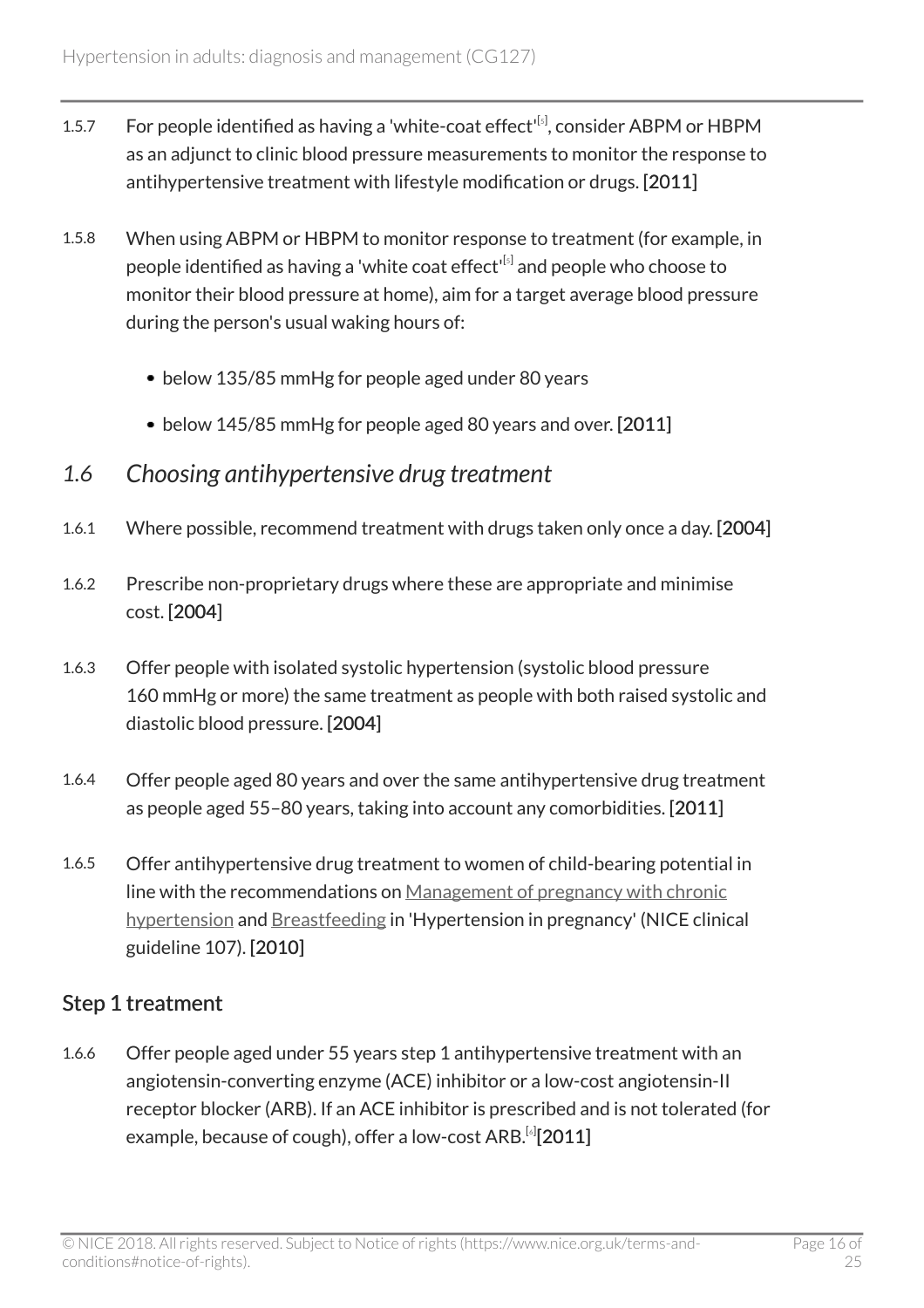- 1.[6](#page-19-1).7 Do not combine an ACE inhibitor with an ARB to treat hypertension.<sup>[4]</sup> [2011]
- 1.6.8 Offer step 1 antihypertensive treatment with a calcium-channel blocker (CCB) to people aged over 55 years and to black people of African or Caribbean family origin of any age. If a CCB is not suitable, for example because of oedema or intolerance, or if there is evidence of heart failure or a high risk of heart failure, offer a thiazide-like diuretic. [2011]
- 1.6.9 If diuretic treatment is to be initiated or changed, offer a thiazide-like diuretic, such as chlortalidone (12.5–25.0 mg once daily) or indapamide (1.5 mg modified-release once daily or 2.5 mg once daily) in preference to a conventional thiazide diuretic such as bendroflumethiazide or hydrochlorothiazide. [2011]
- 1.6.10 For people who are already having treatment with bendroflumethiazide or hydrochlorothiazide and whose blood pressure is stable and well controlled, continue treatment with the bendroflumethiazide or hydrochlorothiazide. [2011]
- 1.6.11 Beta-blockers are not a preferred initial therapy for hypertension. However, beta-blockers may be considered in younger people, particularly:
	- those with an intolerance or contraindication to ACE inhibitors and angiotensin II receptor antagonists or
	- women of child-bearing potential or
	- people with evidence of increased sympathetic drive. [2006]
- 1.6.12 If therapy is initiated with a beta-blocker and a second drug is required, add a calcium-channel blocker rather than a thiazide-like diuretic to reduce the person's risk of developing diabetes. [2006]

#### Step 2 treatment

<span id="page-16-0"></span>1.6.13 If blood pressure is not controlled by step 1 treatment, offer step 2 treatment with a CCB in combination with either an ACE inhibitor or an ARB. $^{\text{\tiny{[.][.]}}}[2011]$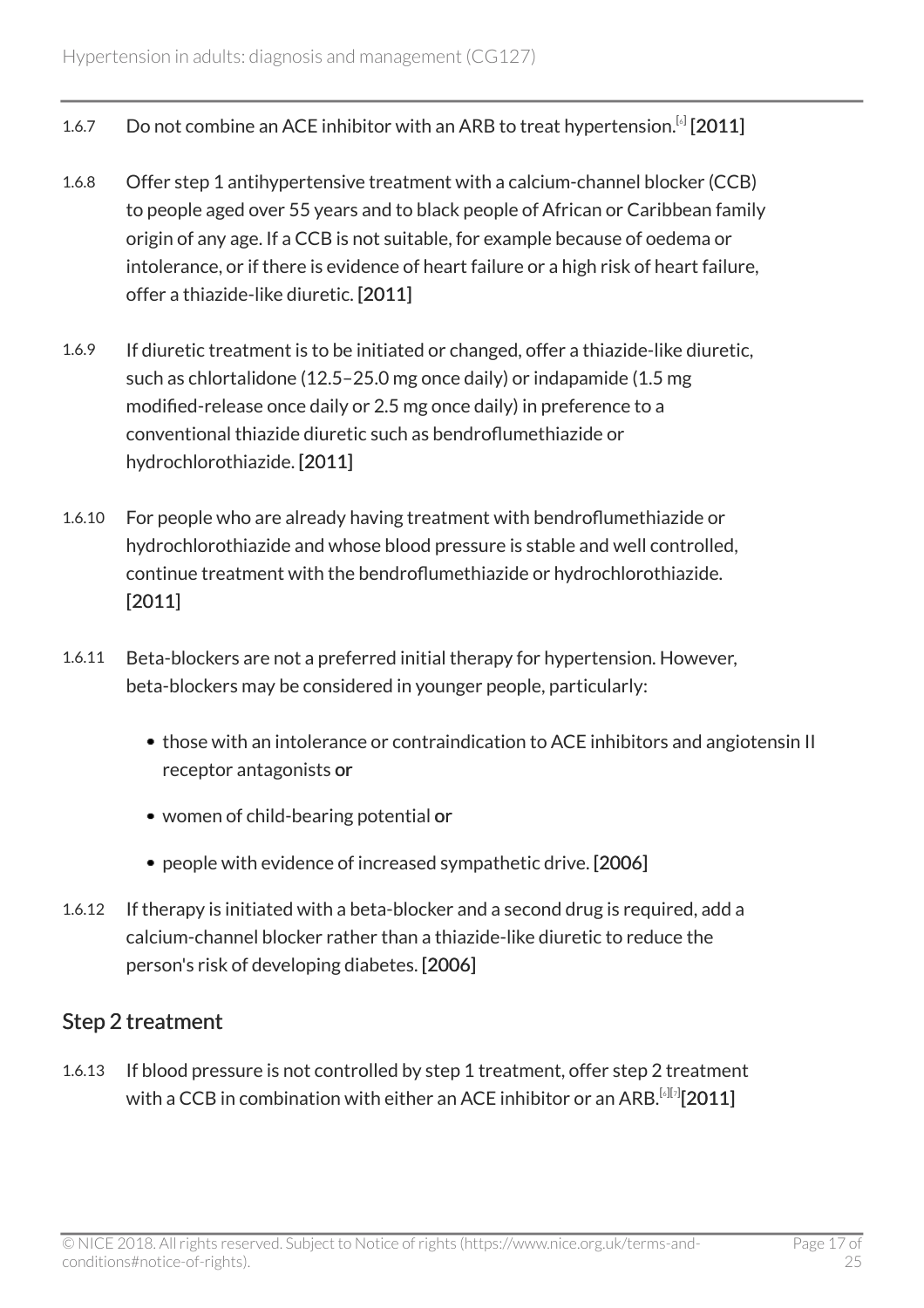- 1.6.14 If a CCB is not suitable for step 2 treatment, for example because of oedema or intolerance, or if there is evidence of heart failure or a high risk of heart failure, offer a thiazide-like diuretic. [2011]
- 1.6.15 For black people of African or Caribbean family origin, consider an ARB in preference to an ACE inhibitor, in combination with a CCB.  $^{[s]}$  [2011]

#### Step 3 treatment

- 1.6.16 Before considering step 3 treatment, review medication to ensure step 2 treatment is at optimal or best tolerated doses. [2011]
- 1.6.17 If treatment with three drugs is required, the combination of ACE inhibitor or angiotensin II receptor blocker, calcium-channel blocker and thiazide-like diuretic should be used. [2006]

#### Step 4 treatment

- 1.6.18 Regard clinic blood pressure that remains higher than 140/90 mmHg after treatment with the optimal or best tolerated doses of an ACE inhibitor or an ARB plus a CCB plus a diuretic as resistant hypertension, and consider adding a fourth antihypertensive drug and/or seeking expert advice. $^{\left[ 6\right] }$  $^{\left[ 6\right] }$  $^{\left[ 6\right] }$ [2011]
- <span id="page-17-0"></span>1.6.19 For treatment of resistant hypertension at step 4:
	- Consider further diuretic therapy with low-dose spironolactone (25 mg once daily) $^{[s]}$  if the blood potassium level is 4.5 mmol/l or lower. Use particular caution in people with a reduced estimated glomerular filtration rate because they have an increased risk of hyperkalaemia.
	- Consider higher-dose thiazide-like diuretic treatment if the blood potassium level is higher than 4.5 mmol/l. [2011]
- 1.6.20 When using further diuretic therapy for resistant hypertension at step 4, monitor blood sodium and potassium and renal function within 1 month and repeat as required thereafter. [2011]
- 1.6.21 If further diuretic therapy for resistant hypertension at step 4 is not tolerated, or is contraindicated or ineffective, consider an alpha- or beta-blocker. [2011]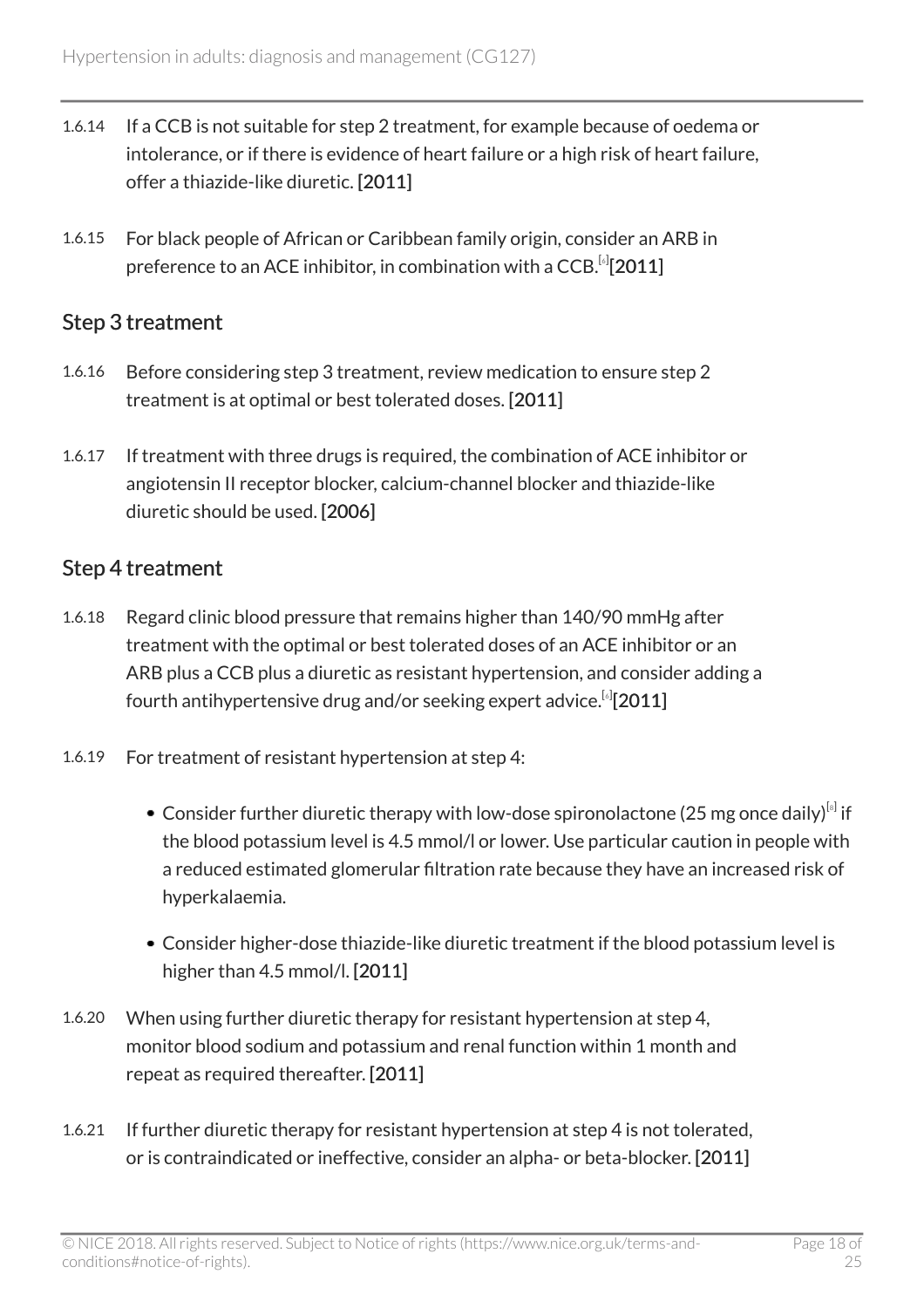1.6.22 If blood pressure remains uncontrolled with the optimal or maximum tolerated doses of four drugs, seek expert advice if it has not yet been obtained. [2011]

#### <span id="page-18-0"></span>*1.7 Patient education and adherence to treatment*

- 1.7.1 Provide appropriate guidance and materials about the benefits of drugs and the unwanted side effects sometimes experienced in order to help people make informed choices. [2004]
- 1.7.2 People vary in their attitudes to their hypertension and their experience of treatment. It may be helpful to provide details of patient organisations that provide useful forums to share views and information. [2004]
- 1.7.3 Provide an annual review of care to monitor blood pressure, provide people with support and discuss their lifestyle, symptoms and medication. [2004]
- 1.7.4 Because evidence supporting interventions to increase adherence is inconclusive, only use interventions to overcome practical problems associated with non-adherence if a specific need is identified. Target the intervention to the need. Interventions might include:
	- suggesting that patients record their medicine-taking
	- encouraging patients to monitor their condition
	- simplifying the dosing regimen
	- using alternative packaging for the medicine
	- using a multi-compartment medicines system.

(This recommendation is taken from [Medicines adherence](http://www.nice.org.uk/guidance/cg76) [NICE clinical guideline 76].) [2009]

<span id="page-18-1"></span> $\overline{[3]}$  $\overline{[3]}$  $\overline{[3]}$ A list of validated blood pressure monitoring devices is available on the [British Hypertension](http://www.bhsoc.org/) [Society's](http://www.bhsoc.org/) website. The British Hypertension Society is an independent reviewer of published work. This does not imply any endorsement by NICE.

<span id="page-18-2"></span> $[4]$  $[4]$  $[4]$ Clinic blood pressure measurements must be used in the calculation of cardiovascular risk.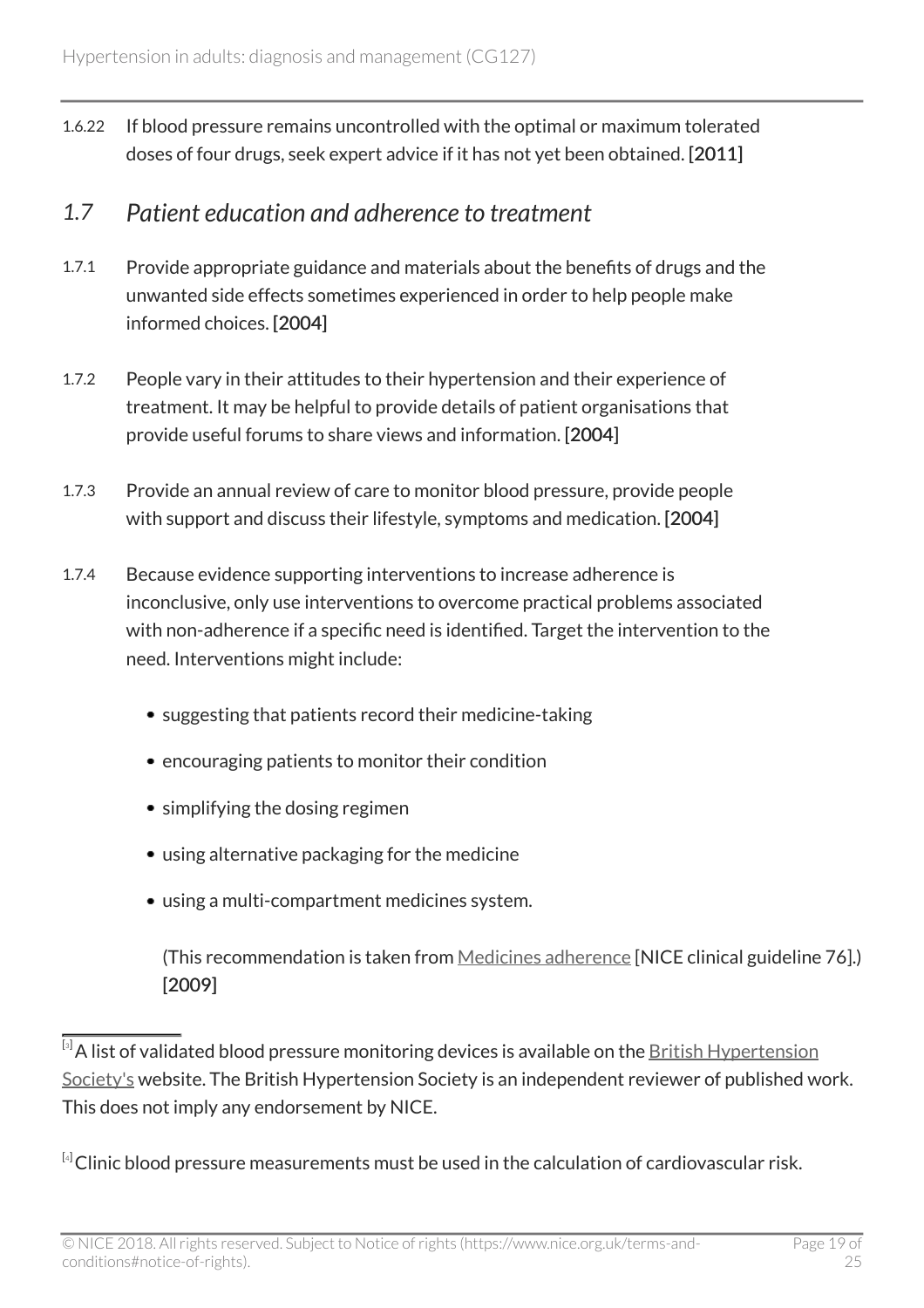<span id="page-19-0"></span> $[5]$  $[5]$  $[5]$ A discrepancy of more than 20/10 mmHg between clinic and average daytime ABPM or average HBPM blood pressure measurements at the time of diagnosis.

<span id="page-19-1"></span> $^{\text{\tiny{[6]}}}$  $^{\text{\tiny{[6]}}}$  $^{\text{\tiny{[6]}}}$ In 2007 the MHRA issued a drug safety update on <u>[ACE inhibitors and angiotensin II receptor](https://www.gov.uk/drug-safety-update/ace-inhibitors-and-angiotensin-ii-receptor-antagonists-not-for-use-in-pregnancy)</u> [antagonists: not for use in pregnancy](https://www.gov.uk/drug-safety-update/ace-inhibitors-and-angiotensin-ii-receptor-antagonists-not-for-use-in-pregnancy) that states 'Use in women who are planning pregnancy should be avoided unless absolutely necessary, in which case the potential risks and benefits should be discussed'. There is also a 2009 MHRA safety update for [ACE inhibitors and angiotensin II receptor](https://www.gov.uk/drug-safety-update/ace-inhibitors-and-angiotensin-ii-receptor-antagonists-recommendations-on-how-to-use-for-breastfeeding) [antagonists: use during breast feeding](https://www.gov.uk/drug-safety-update/ace-inhibitors-and-angiotensin-ii-receptor-antagonists-recommendations-on-how-to-use-for-breastfeeding) and related [clarification: ACE inhibitors and angiotensin II](https://www.gov.uk/drug-safety-update/clarification-ace-inhibitors-and-angiotensin-ii-receptor-antagonists) [receptor antagonists.](https://www.gov.uk/drug-safety-update/clarification-ace-inhibitors-and-angiotensin-ii-receptor-antagonists)

<span id="page-19-2"></span> $[7]$  $[7]$  $[7]$ Choose a low-cost ARB.

<span id="page-19-3"></span> $[8]$  $[8]$  $[8]$ At the time of publication (August 2011), spironolactone did not have UK marketing authorisation for this indication. Informed consent should be obtained and documented.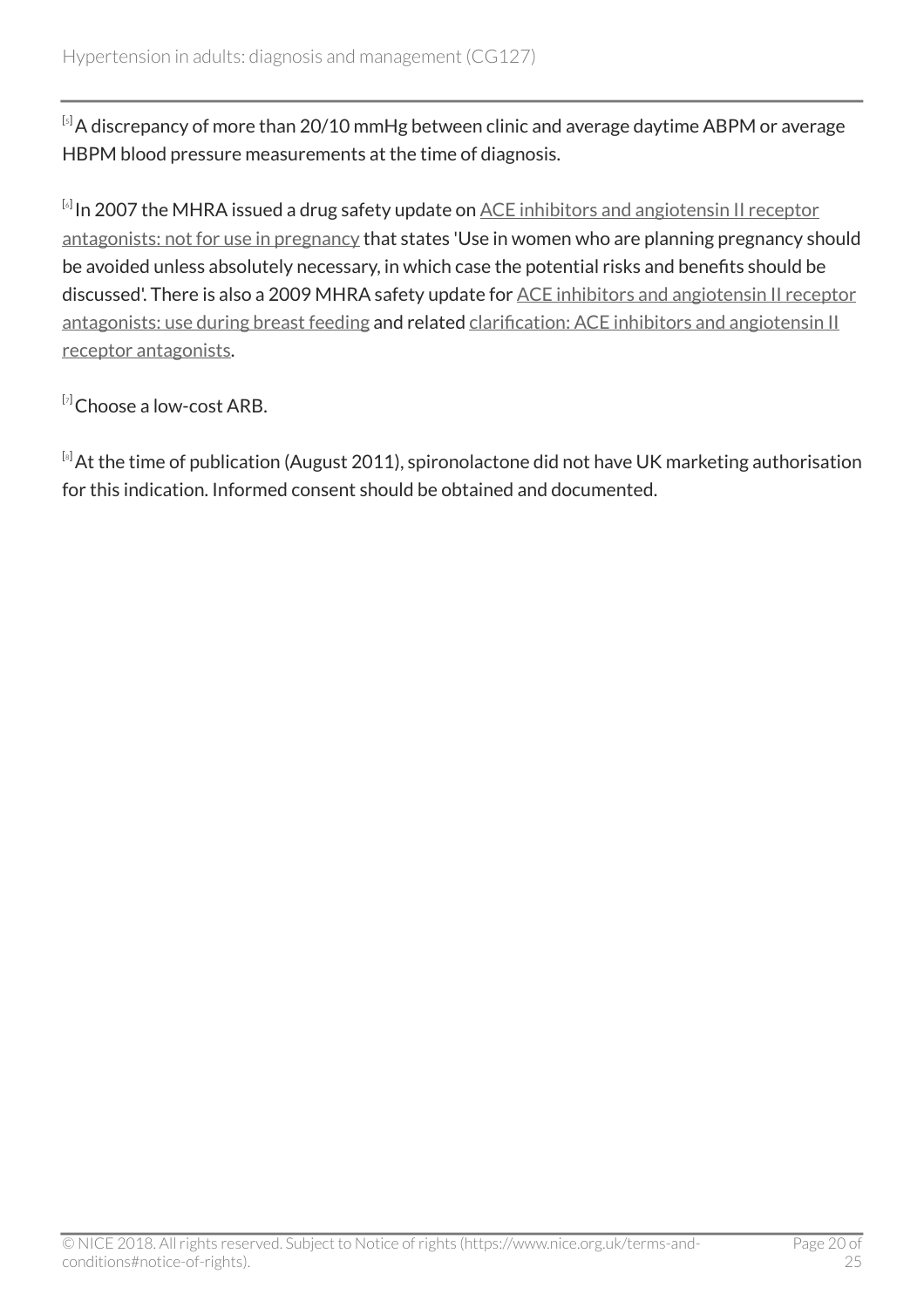# <span id="page-20-0"></span>2 Research recommendations

The Guideline Development Group has made the following recommendations for research, based on its review of evidence, to improve NICE guidance and patient care in the future.

# <span id="page-20-1"></span>*2.1 Out-of-office monitoring*

In adults with primary hypertension, does the use of out-of-office monitoring (HBPM or ABPM) improve response to treatment?

#### Why this is important

There is likely to be increasing use of HBPM and for the diagnosis of hypertension as a consequence of this guideline update. There are, however, very few data regarding the utility of HBPM or ABPM as means of monitoring blood pressure control or as indicators of clinical outcome in treated hypertension, compared with clinic blood pressure monitoring. Studies should incorporate HBPM and/or ABPM to monitor blood pressure responses to treatment and their usefulness as indicators of clinical outcomes.

### <span id="page-20-2"></span>*2.2 Intervention thresholds for people aged under 40 with hypertension*

In people aged under 40 years with hypertension, what are the appropriate thresholds for intervention?

#### Why this is important

There is uncertainty about how to assess the impact of blood pressure treatment in people aged under 40 years with stage 1 hypertension and no overt target organ damage or cardiovascular disease (CVD). In particular, it is not known whether those with untreated hypertension are more likely to develop target organ damage and, if so, whether such damage is reversible. Target organ damage and CVD as surrogate or intermediate disease markers are the only indicators that are likely to be feasible in younger people because traditional clinical outcomes are unlikely to occur in sufficient numbers over the timescale of a typical clinical trial. The data will be important to inform treatment decisions for younger people with stage 1 hypertension who do not have overt target organ damage.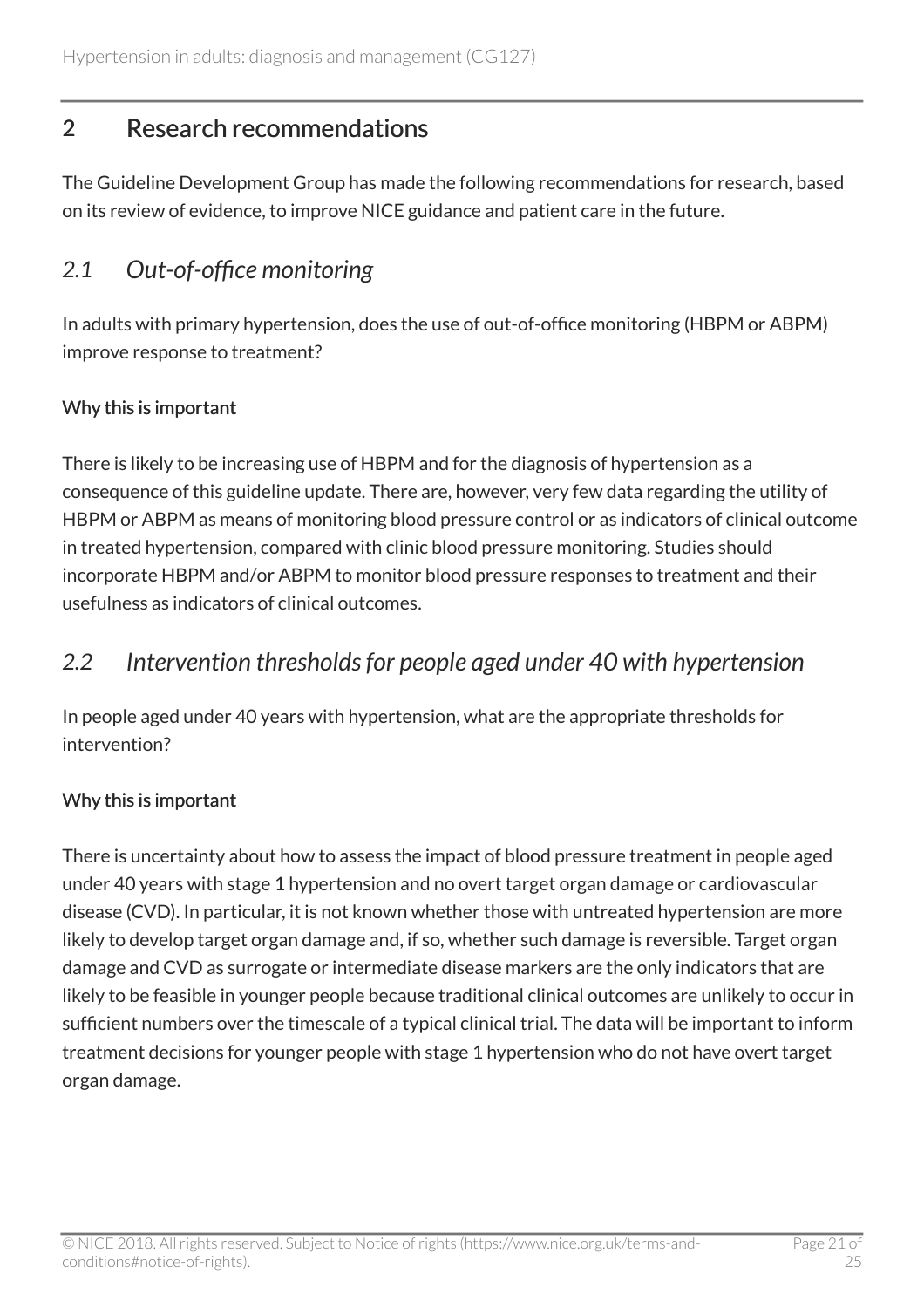# <span id="page-21-0"></span>*2.3 Methods of assessing lifetime cardiovascular risk in people aged under 40 years with hypertension*

In people aged under 40 years with hypertension, what is the most accurate method of assessing the lifetime risk of cardiovascular events and the impact of therapeutic intervention on this risk?

#### Why this is important

Current short-term (10-year) risk estimates are likely to substantially underestimate the lifetime cardiovascular risk of younger people (aged under 40 years) with hypertension, because short-term risk assessment is powerfully influenced by age. Nevertheless, the lifetime risk associated with untreated stage 1 hypertension in this age group could be substantial. Lifetime risk assessments may be a better way to inform treatment decisions and evaluate the cost effectiveness of earlier intervention with pharmacological therapy.

# <span id="page-21-1"></span>*2.4 Optimal systolic blood pressure*

In people with treated hypertension, what is the optimal systolic blood pressure?

#### Why this is important

Data on optimal blood pressure treatment targets, particularly for systolic blood pressure, are inadequate. Current guidance is largely based on the blood pressure targets adopted in clinical trials but there have been no large trials that have randomised people with hypertension to different systolic blood pressure targets and that have had sufficient power to examine clinical outcomes.

# <span id="page-21-2"></span>*2.5 Step 4 antihypertensive treatment*

In adults with hypertension, which drug treatment (diuretic therapy versus other step 4 treatments) is the most clinically and cost effective for step 4 antihypertensive treatment?

#### Why this is important

Although this guideline provides recommendations on the use of further diuretic therapy for treatment at step 4 (resistant hypertension), they are largely based on post-hoc observational data from clinical trials. More data are needed to compare further diuretic therapies, for example a potassium-sparing diuretic with a higher-dose thiazide-like diuretic, and to compare diuretic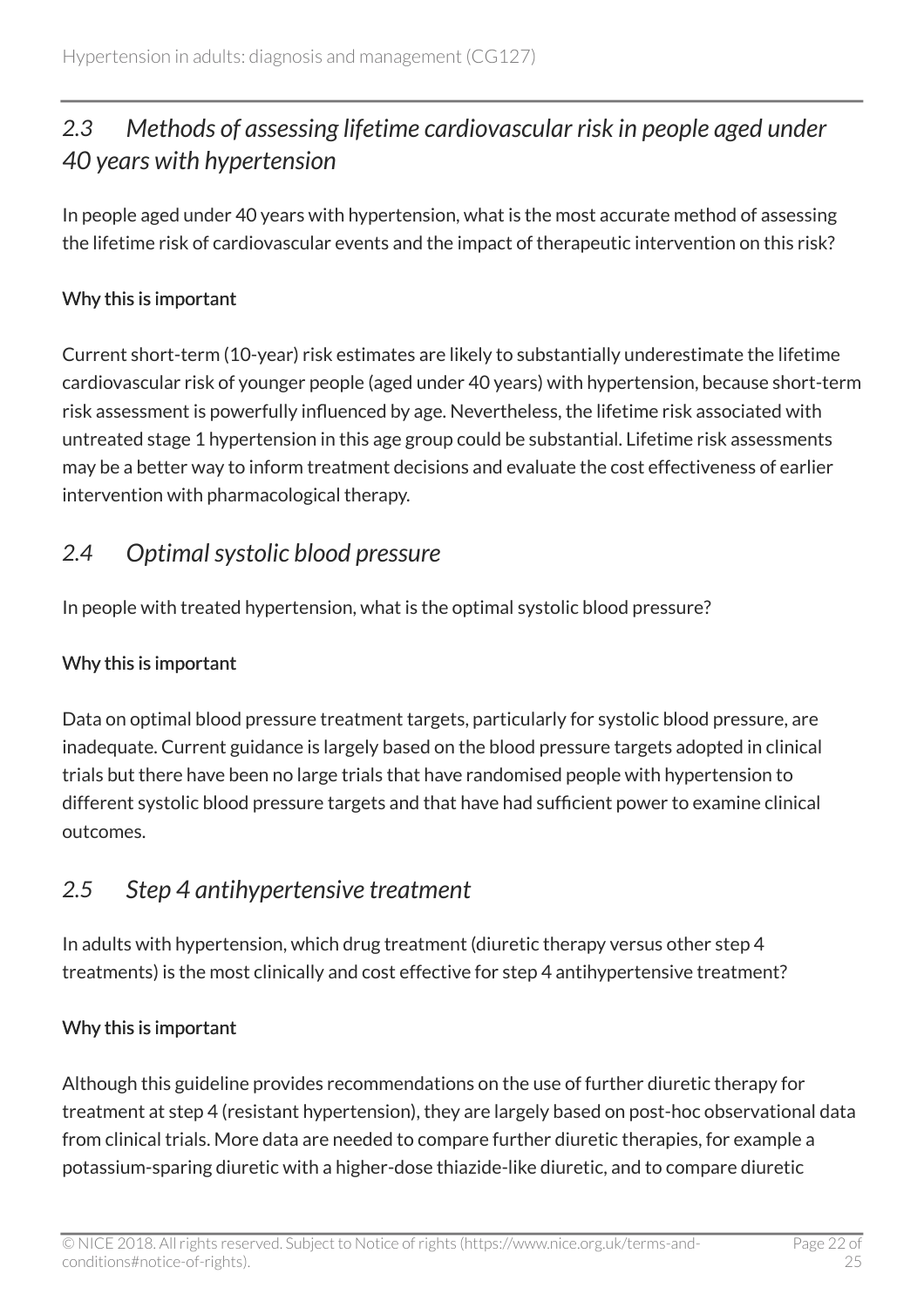therapy with alternative treatment options at step 4 to define whether further diuretic therapy is the best option.

### <span id="page-22-0"></span>*2.6 Automated blood pressure monitoring in people with atrial fibrillation*

Which automated blood pressure monitors are suitable for people with hypertension and atrial fibrillation?

#### Why this is important

Atrial fibrillation may prevent accurate blood pressure measurement with automated devices. It would be valuable to know if this can be overcome.

# <span id="page-22-1"></span>*More information*

You can also see this guideline in the NICE pathway on [hypertension.](https://pathways.nice.org.uk/pathways/hypertension)

To find out what NICE has said on topics related to this guideline, see our web page on [cardiovascular conditions.](https://www.nice.org.uk/guidance/conditions-and-diseases/cardiovascular-conditions)

See also the guideline committee's discussion and the evidence reviews (in the [full guideline\)](http://www.nice.org.uk/Guidance/CG127/evidence), and information about [how the guideline was developed](http://www.nice.org.uk/Guidance/CG127/documents), including details of the committee.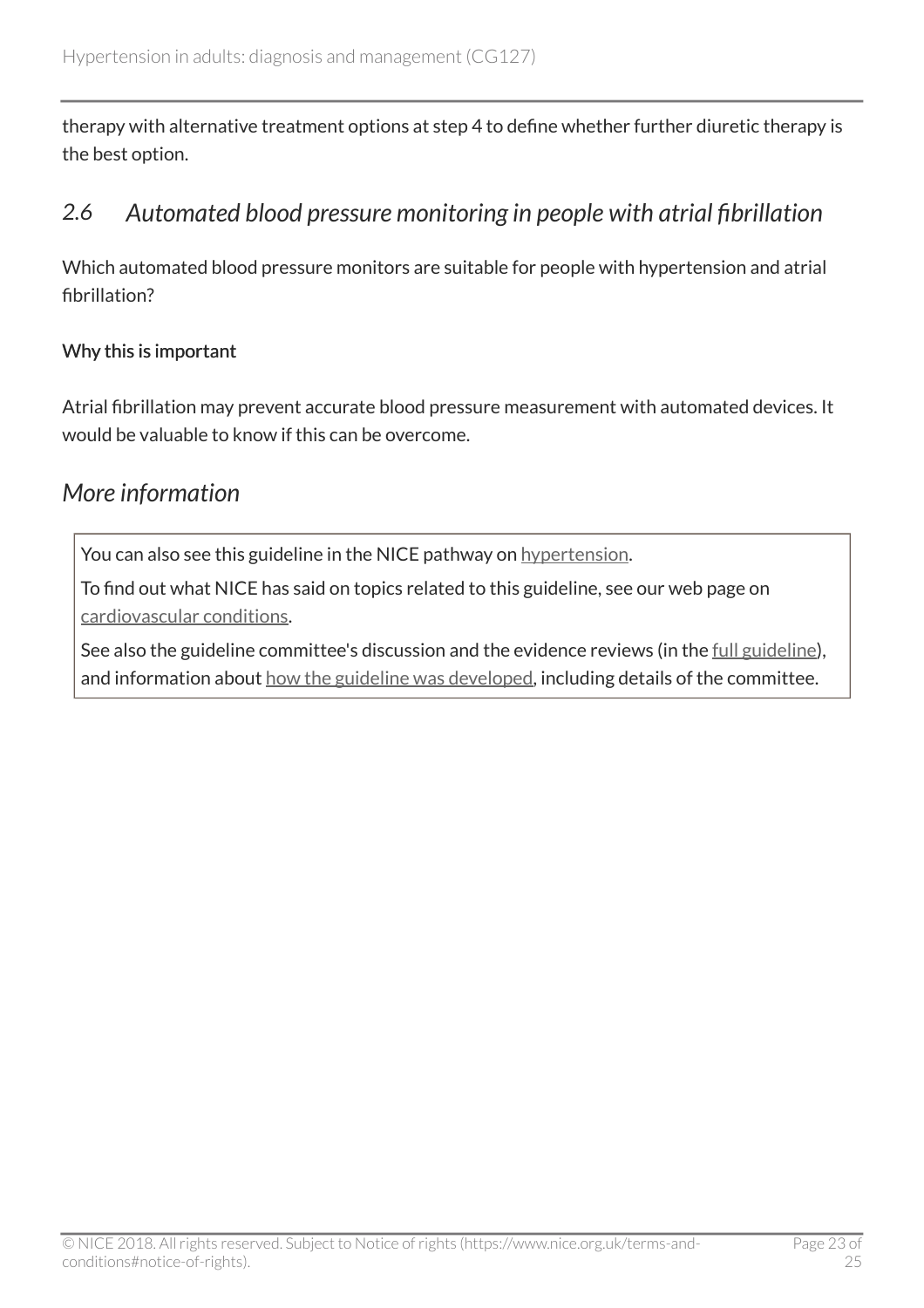# <span id="page-23-0"></span>Update information

November 2016: A footnote about 2 MHRA drug safety alerts was added to recommendations in section 1.6 covering angiotensin-converting enzyme (ACE) inhibitors. These alerts cover ACE inhibitor use during pregnancy and breastfeeding.

This guideline updates and replaces NICE clinical guideline 34 (published June 2006). NICE clinical guideline 34 updated and replaced NICE clinical guideline 18 (published in 2004). Recommendations are marked as [2004], [2004, amended 2011], [2006], [2008], [2009], [2010] or [2011].

- [2004] indicates that the evidence has not been updated and reviewed since 2004
- [2004, amended 2011] indicates that the evidence has not been updated and reviewed since 2004 but a small amendment has been made to the recommendation
- [2006] indicates that the evidence has not been updated and reviewed since 2006
- [2008] applies to recommendations from 'Lipid modification' (NICE clinical guideline 67), published in 2008
- [2009] applies to recommendations from 'Medicines adherence' (NICE clinical guideline 76), published in 2009
- [2010] applies to recommendations from 'Hypertension in pregnancy' (NICE clinical guideline 107), published in 2010
- [2011] indicates that the evidence has been reviewed and the recommendation has been updated or added.

ISBN: 978-1-4731-2195-9